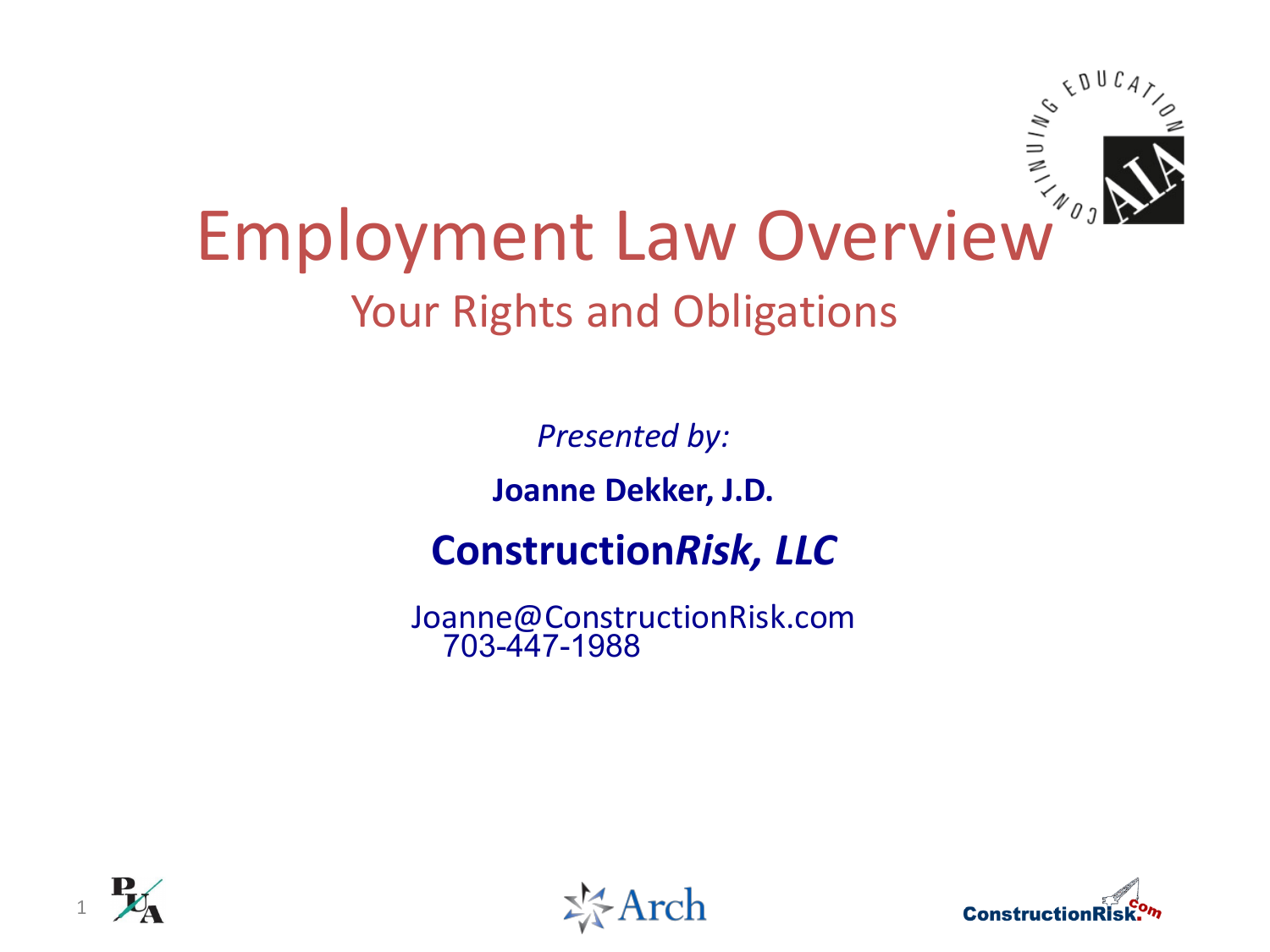#### AIA Registered Course



This course is taught by a Registered Provider with The American Institute of Architects Continuing Education Systems. Credit earned on completion of this program will be reported to CES Records for AIA members. Certificates of Completion for non-AIA members are available on request.

This program is registered with the AIA/CES for continuing professional education. As such, it does not include content that may be deemed or construed to be an approval or endorsement by the AIA of any material of construction or any method or manner of handling, using, distributing or dealing in any material or product. Questions related to specific materials, methods, and services will be addressed at the conclusion of this presentation.





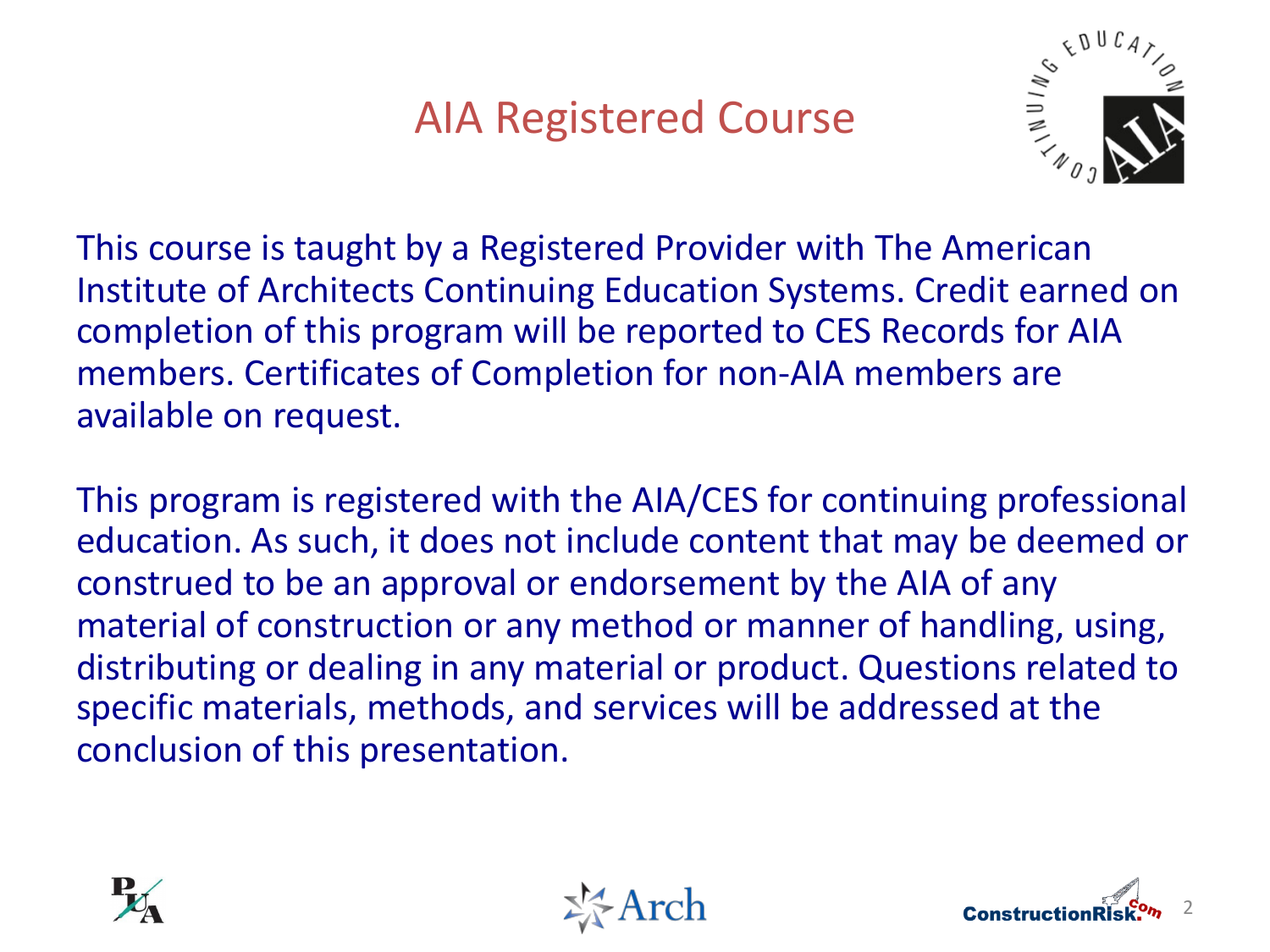#### Copyright ©: Joanne Dekker, J.D., 2022

- **Copyright:** This presentation is protected by U.S. and International copyright laws. Reproduction, distribution, display and use of the presentation for internal use by attendees is granted. Other use without written permission is prohibited.
- **Ms. Dekker's background** includes a focus on government contract and construction contract litigation, representing clients in state and federal courts as well as the Armed Services Board of Contract Appeals. She has represented both management and employees in state and federal forums and has practiced extensively representing federal employees before the U.S. Equal Employment Opportunity Commission. She is admitted to practice in Maryland, Virginia and the District of Columbia. Ms. Dekker is the author of "Employee's Guide to Discrimination and Termination" and "Planning for Pets; Trusts, Leash Laws and More."







3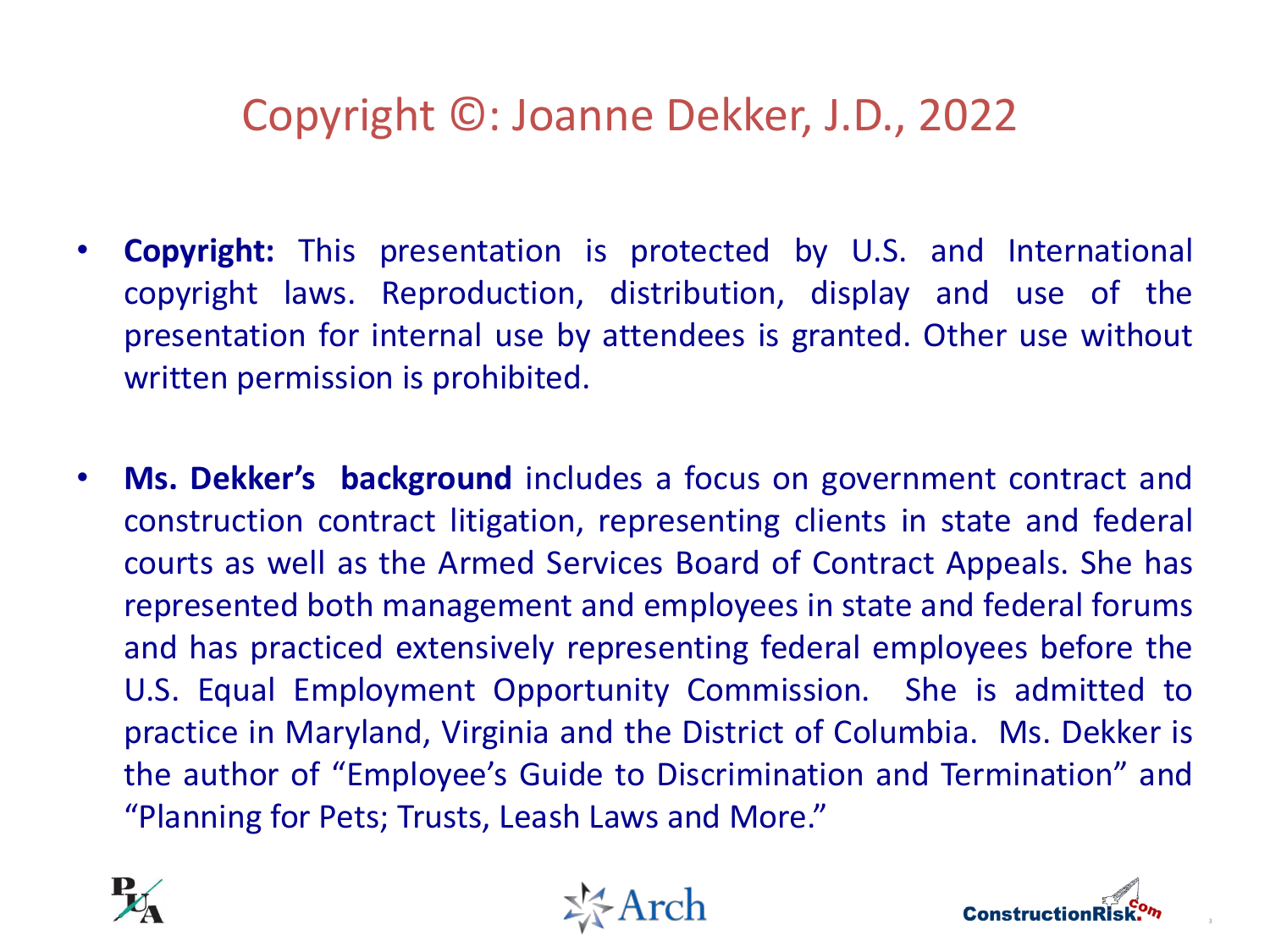#### Learning objectives

- Review federal employment laws and learn how they may affect design professional firms;
- Discuss Title VII of the Civil Rights Act and other anti-discrimination laws;
- Understand the Family and Medical Leave Act (FMLA) and Fair Labor Standards Act (FLSA); and
- Hear updates on COVID-19 and its impact on the workplace





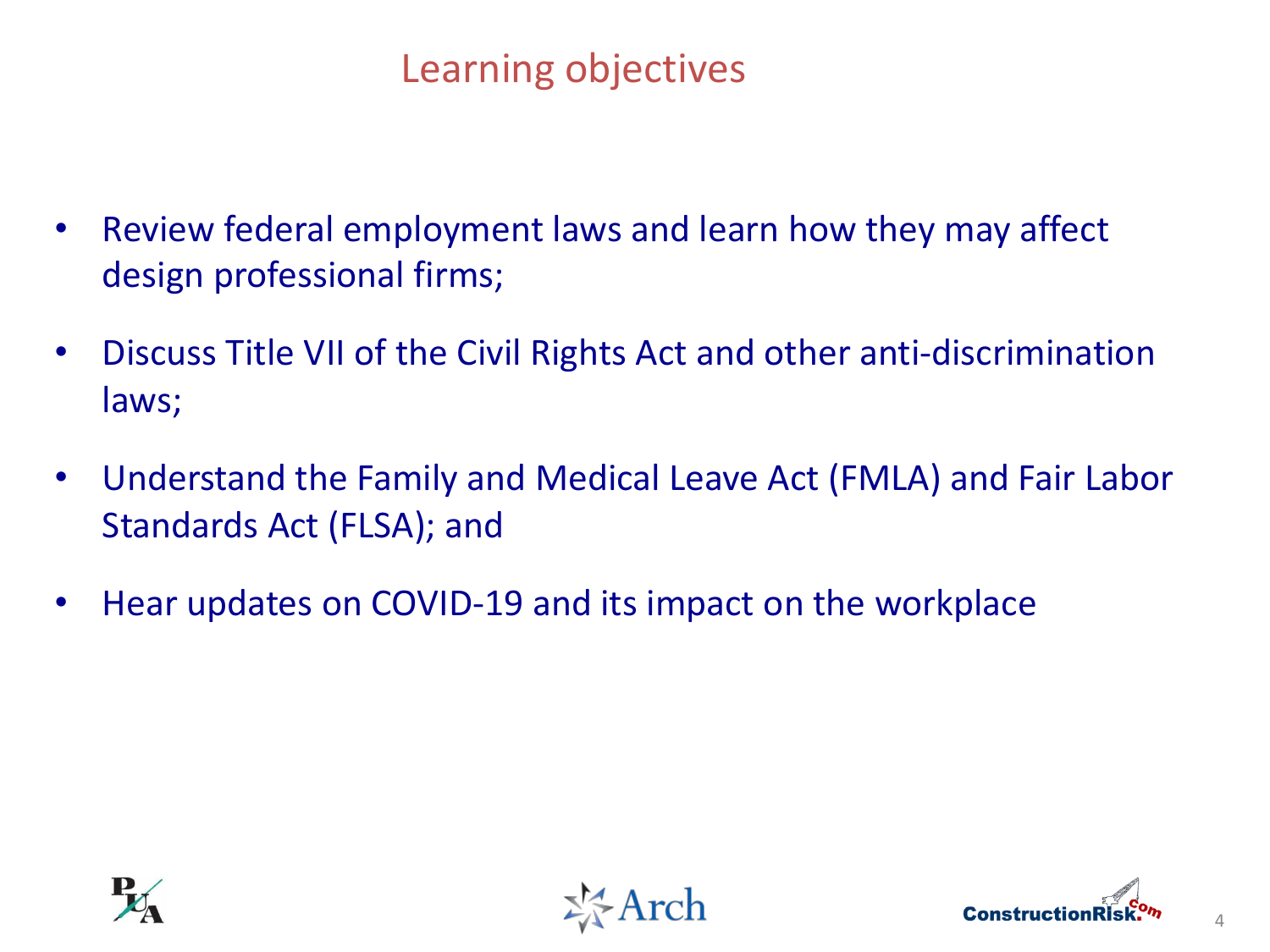### Federal Anti-Discrimination Laws Enforced by the EEOC

- Title VII of the Civil Rights Act of 1964 (covers race, color, national origin, religion and gender).
- Pregnancy Discrimination Act ("PDA").
- Americans with Disabilities Act ("ADA").
- Age Discrimination in Employment Act ("ADEA").
- Equal Pay Act ("EPA") (applies only to disparities in pay between men and women).
- Genetic Information Non-Discrimination Act of 2008 ("GINA").





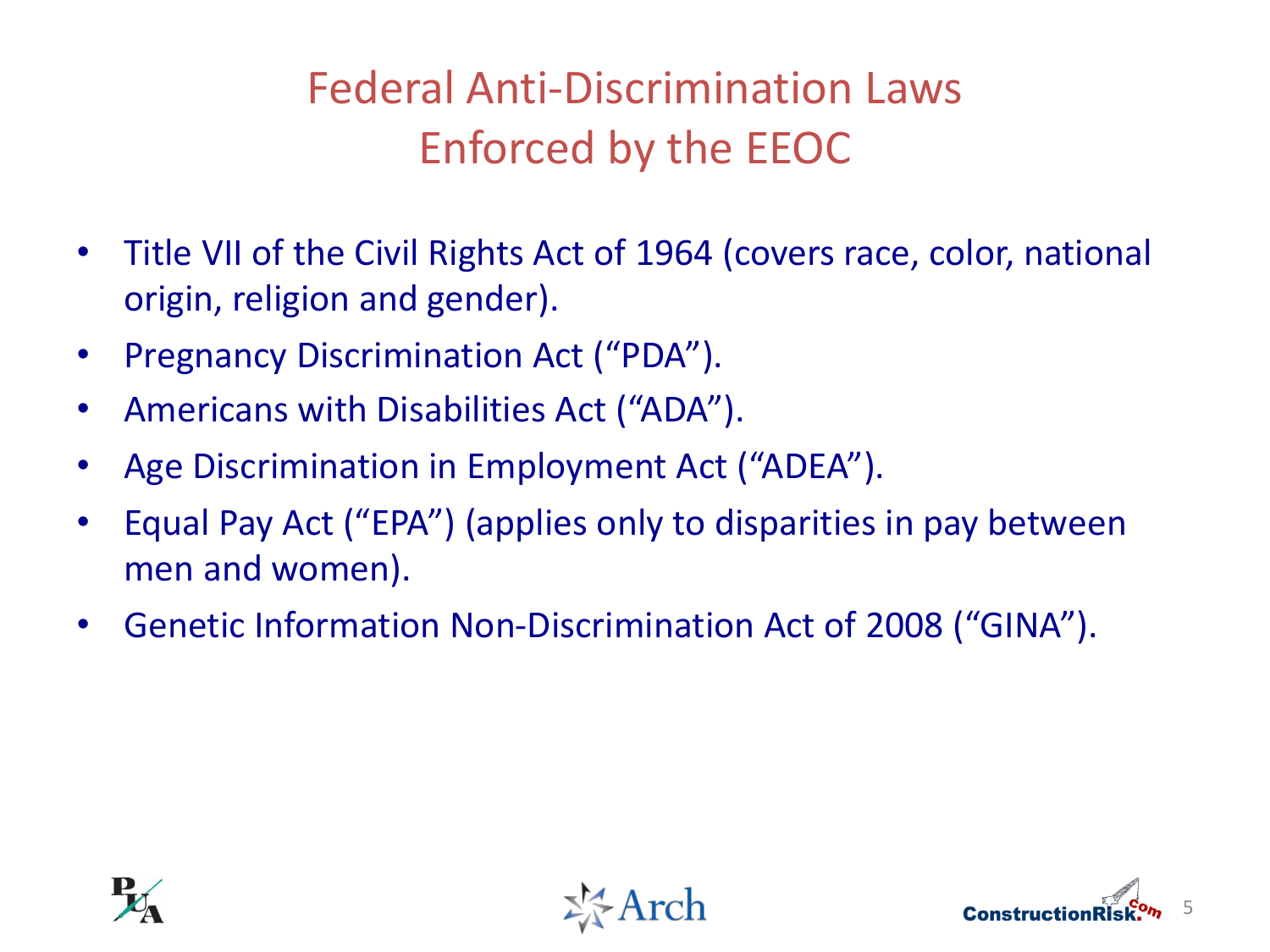State and local laws may extend protections for employees

- States and localities may elect to expand and add workplace protections. Examples include:
	- Age (18 and over)
	- Military status
	- Marital status
	- Family Status
	- Personal appearance
	- Political affiliation
- Private employers may have their own policies that extend coverage.





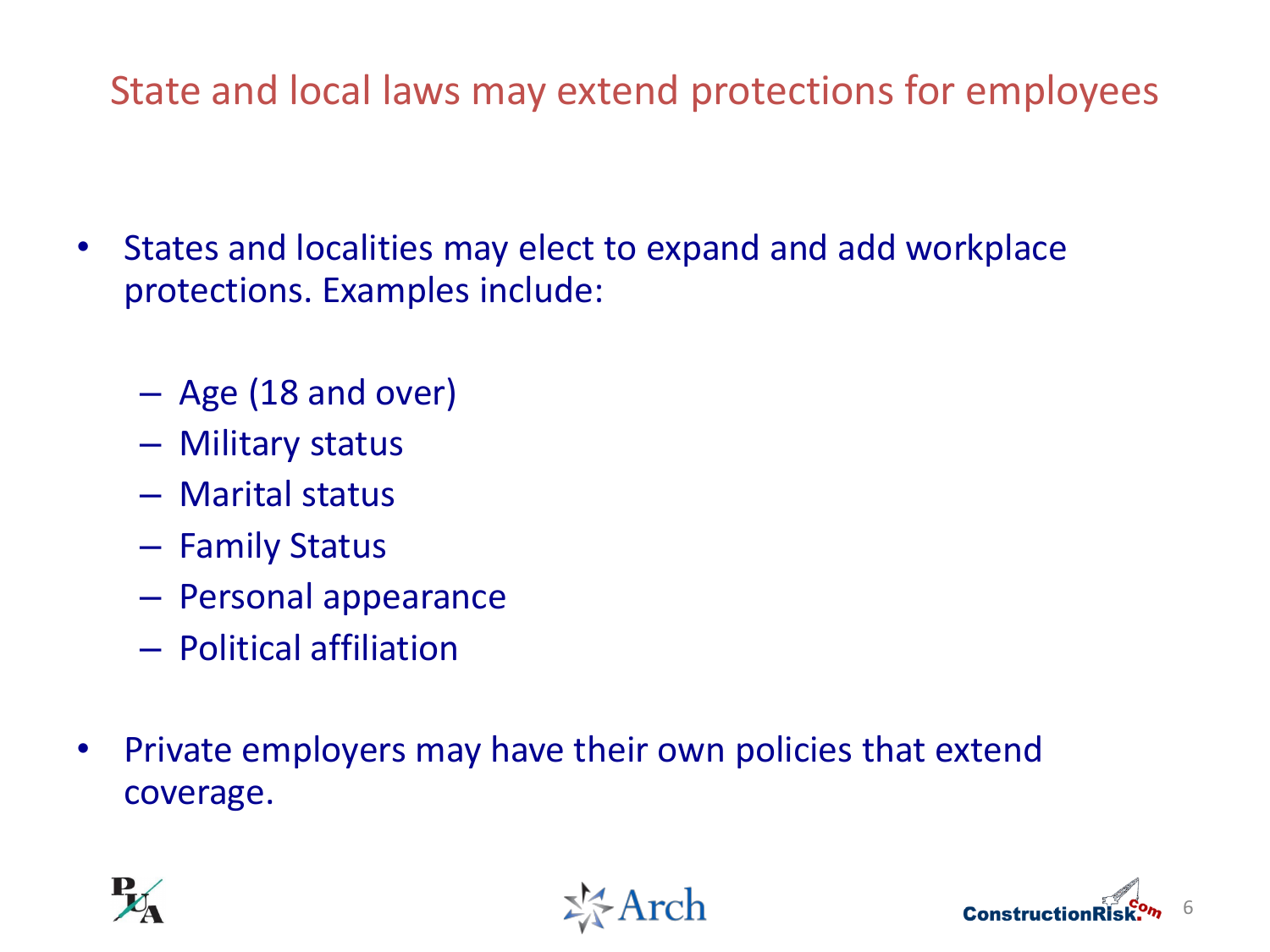#### What employers are covered?

Not all employers are covered by the federal EEO laws:

- Title VII, the ADEA, GINA and the PDA only apply to employers who have at least 20 employees.
- The ADA applies to employers with at least 15 employees.
- The EPA applies to almost all employers.





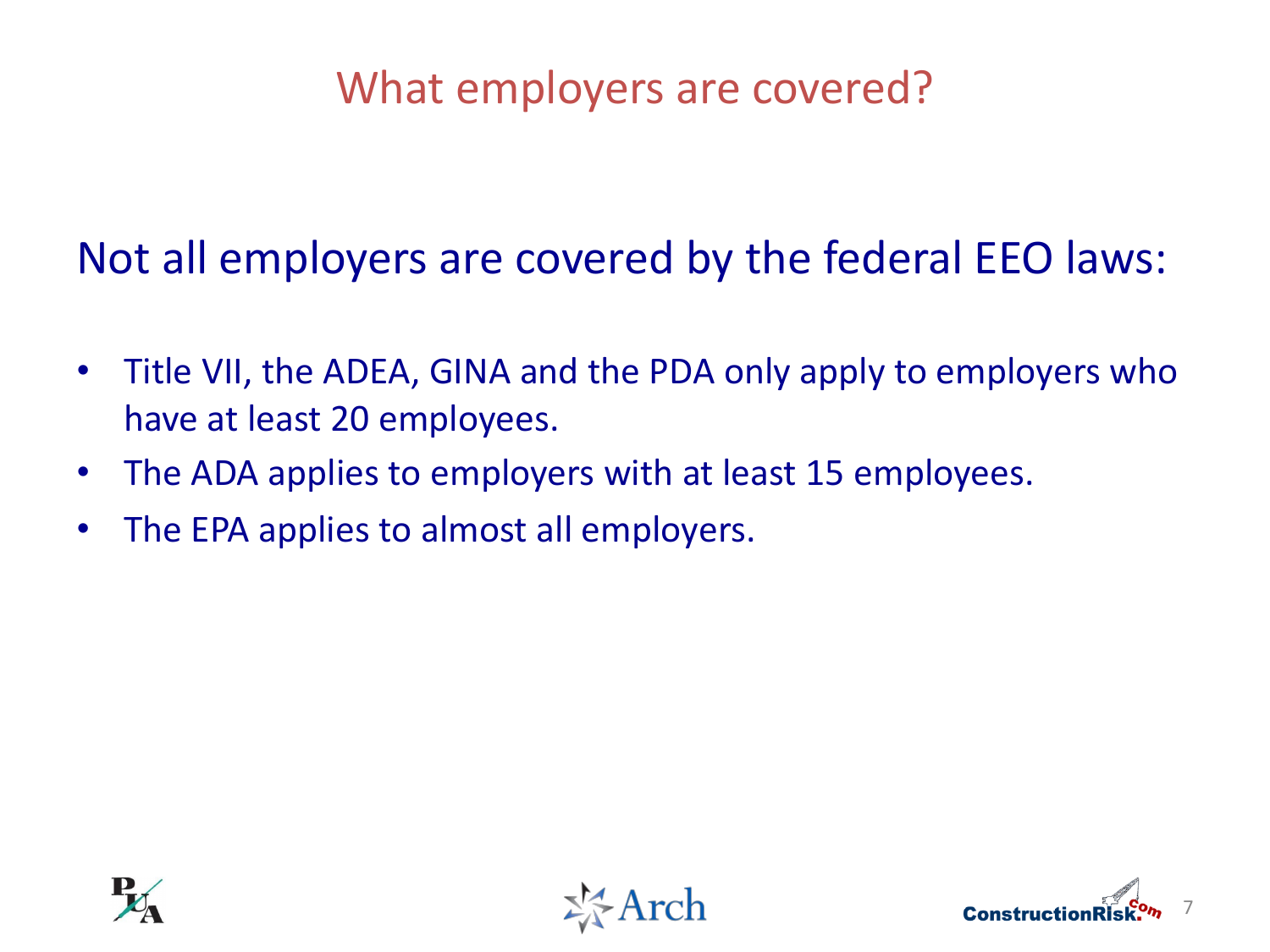### State protections

• Employers with less than 20 employees (or 15 for ADA) may be subject to state and local laws.

• Example: The District of Columbia Human Rights Act applies to an employer with only one employee.





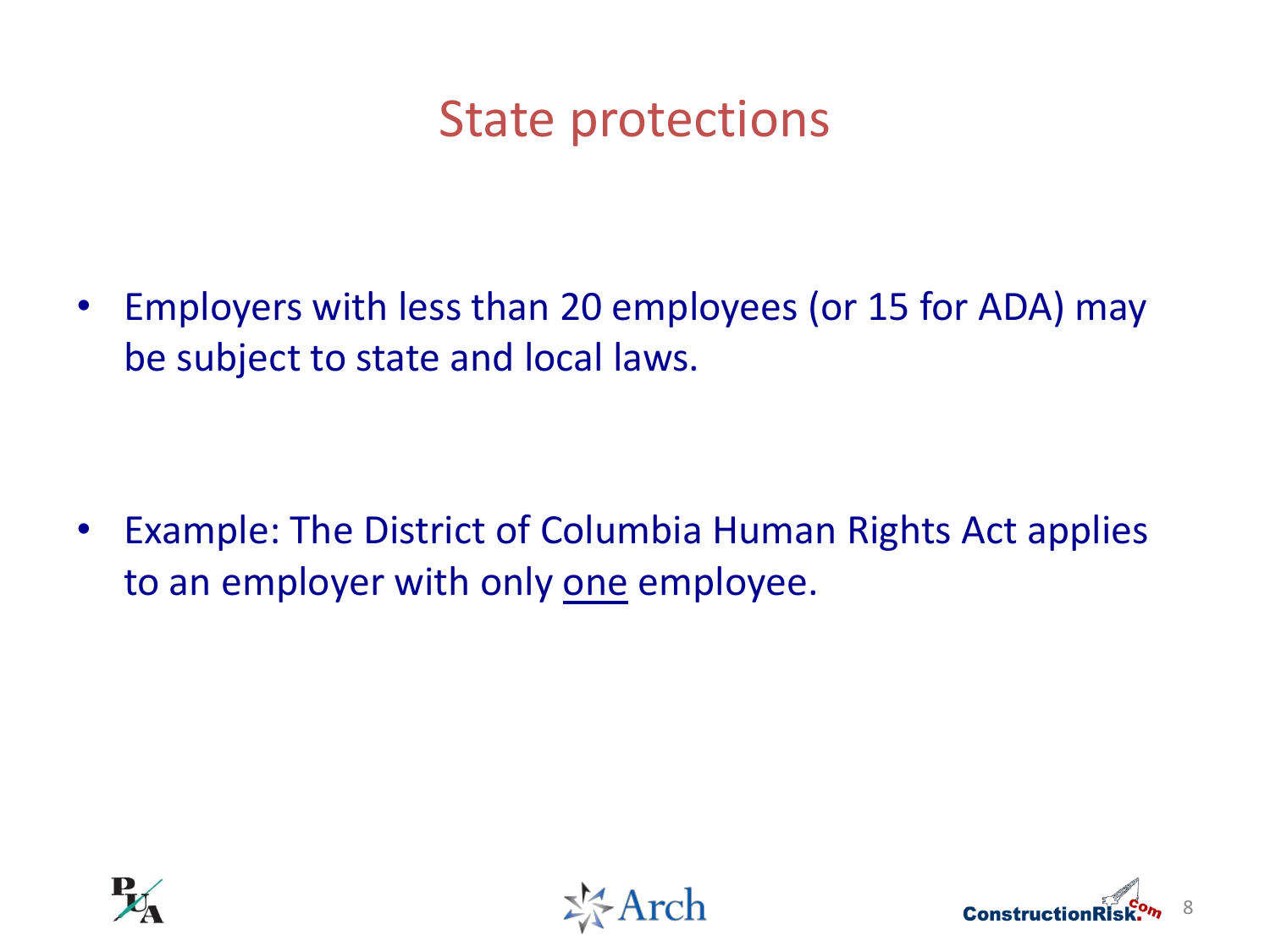### What is illegal?

Disparate treatment: treating an employee differently from employees outside the employee's protected class. Examples:

- Hispanic employees are not promoted because of their race or national origin.
- A school only hires women to be kindergarten teachers.
- An employer refuses to hire an applicant because the applicant has a speech impediment.





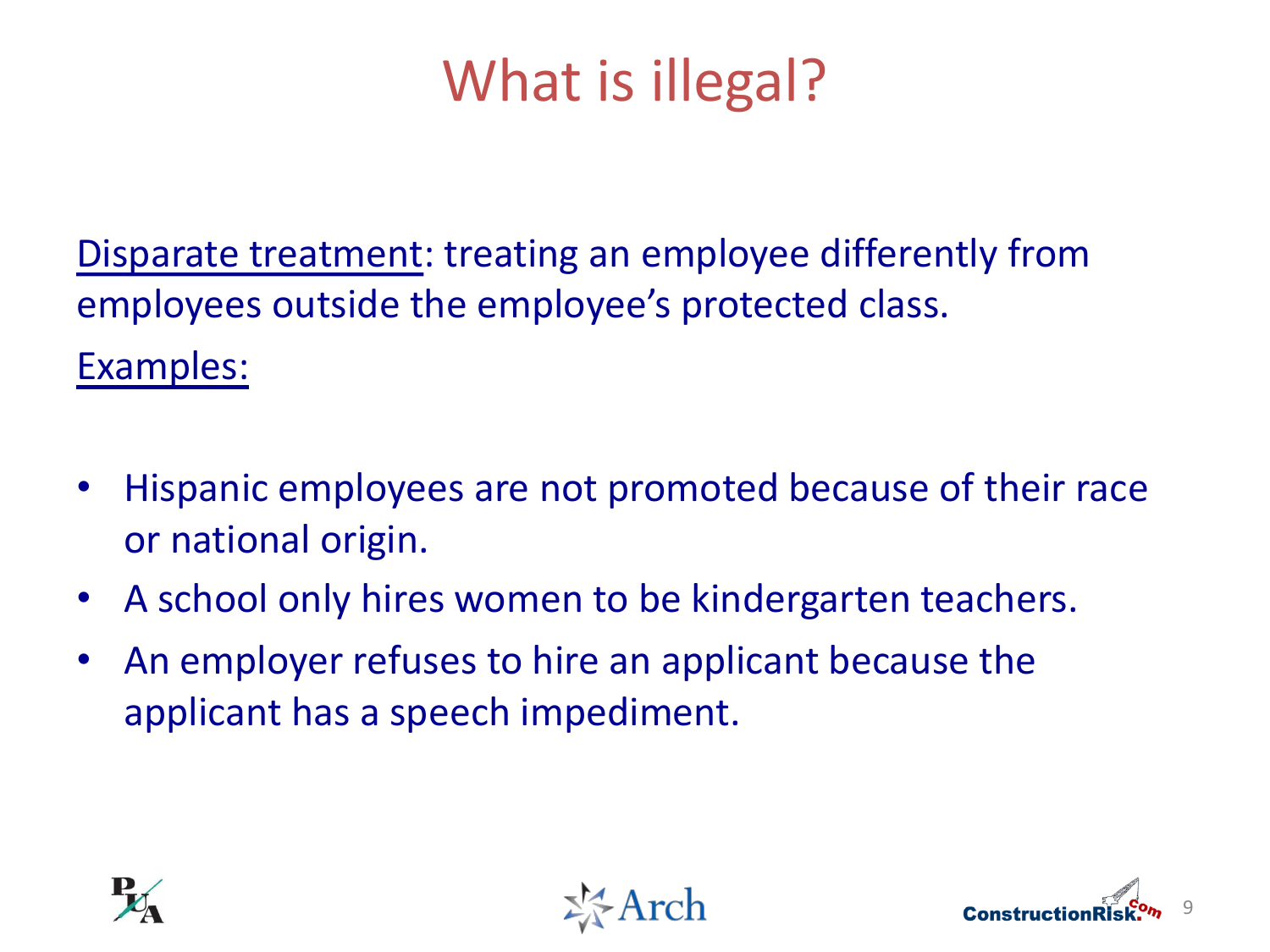#### What is illegal?

Disparate Impact: A facially neutral employment policy that has a disproportionate negative effect on a protected class. Examples:

- A delivery company requires that all employees must be able to lift 75 pounds. *Affected classes*: women, older workers and disabled workers. An employee working in accounting or IT does not need to lift heavy items as part of their job.
- A company requires all employees to work weekends. *Affected class:* religion.





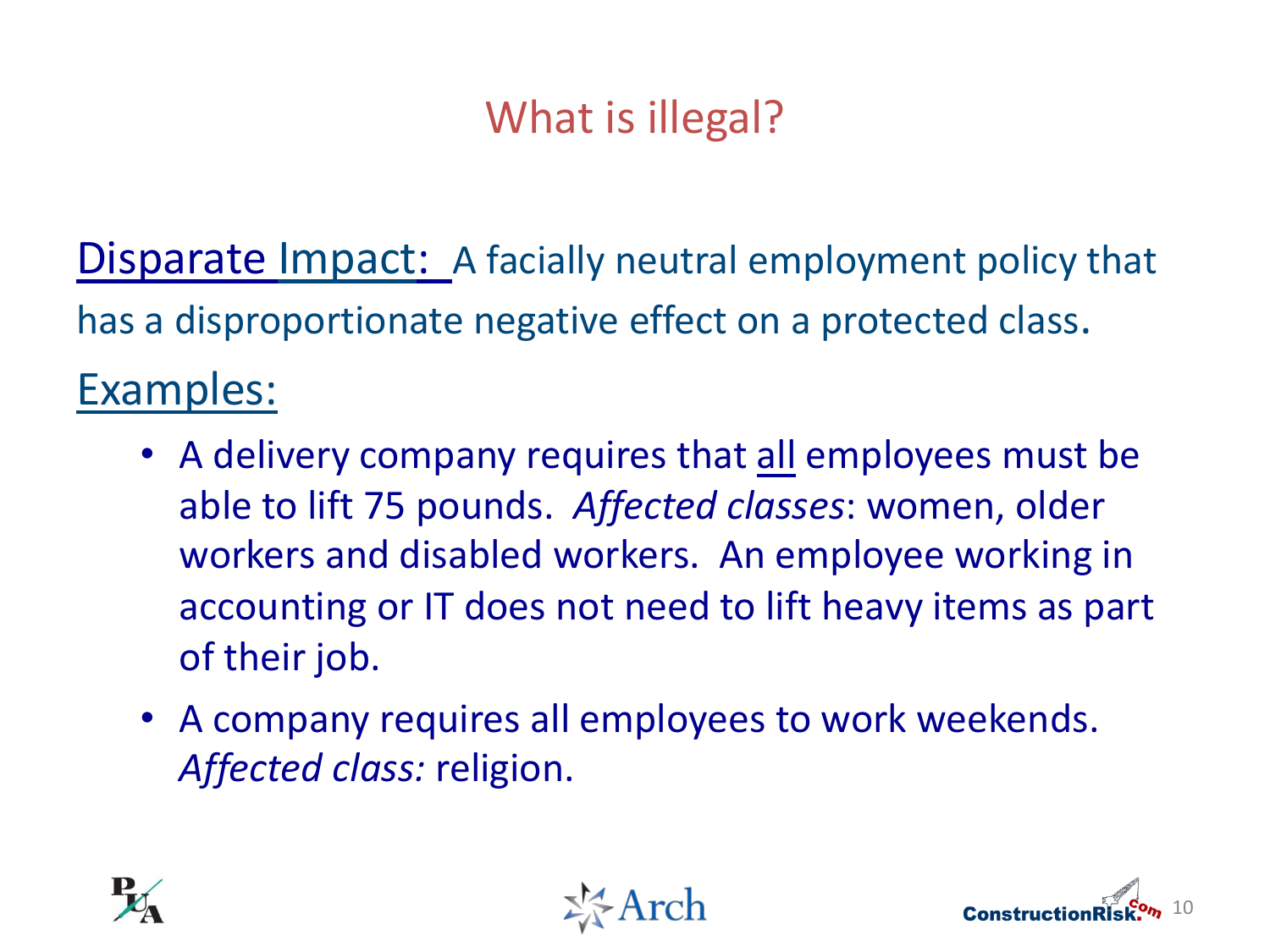### Hostile Work Environment

A hostile work environment is created by unwelcome conduct based on an employee's protected class. Sexual harassment is a from of hostile work environment.

The federal standard is that the unwelcome conduct must be "severe and pervasive." Petty slights, annoyances and isolated incidents (unless severe) do not rise to the level of a hostile work environment.

• Montgomery County, Maryland, recently adopted a "reasonable person" standard.





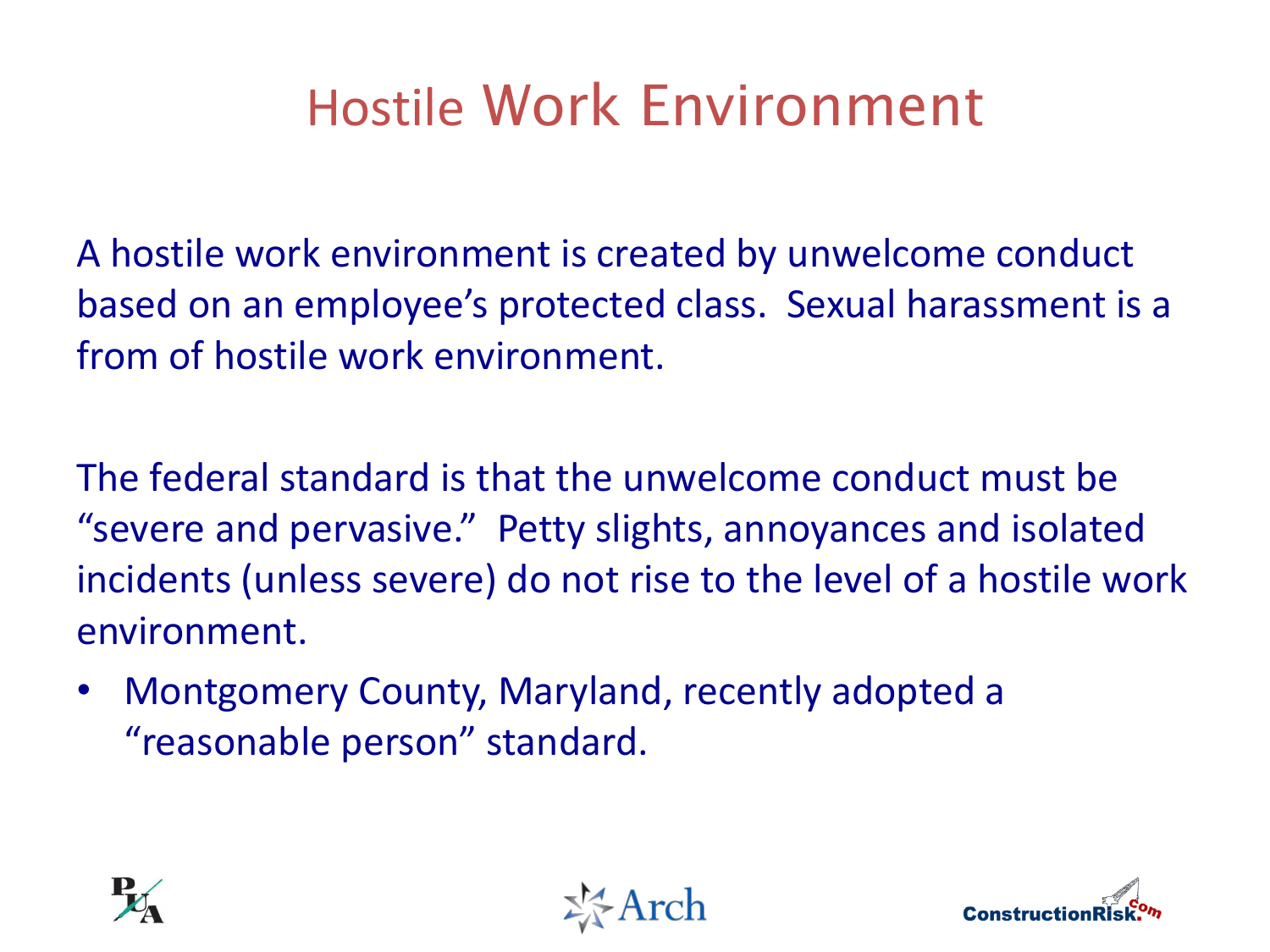### Retaliation is illegal

#### Protected persons:

- Employees who report illegal activity directed against themselves.
- Employees who take part in an investigation, provide testimony, etc.
- Employees who report illegal activity directed at coworkers.

#### A claim for retaliation has four components:

- The employee must engage in protected EEO activity.
- The company must know about the protected EEO activity.
- The employee suffers an adverse employment action (*e.g.*, termination, demotion, bad job assignments, pay cut).
- There is a nexus between the protected EEO activity and the adverse employment action.





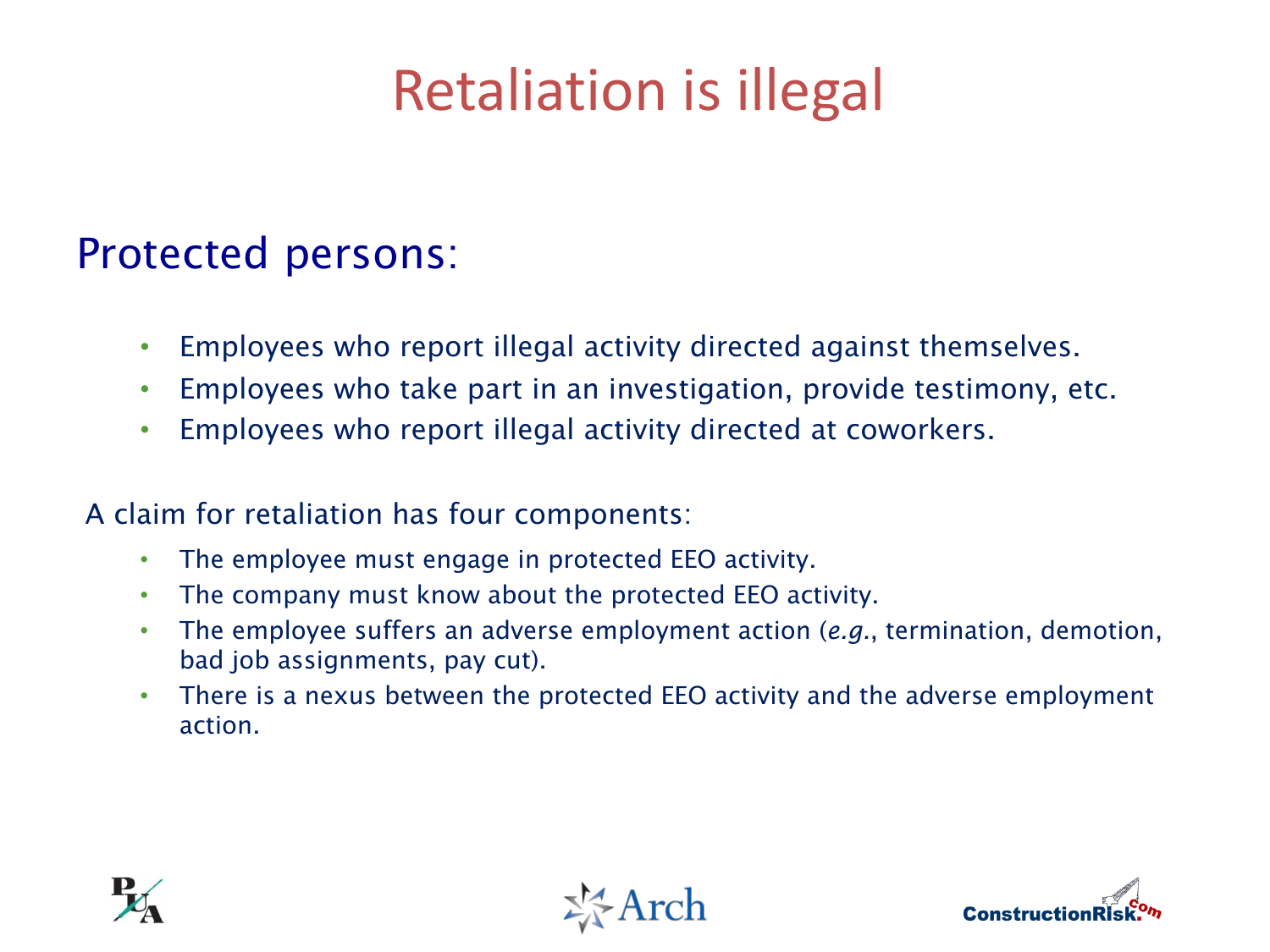### What should employers do?

- Employers should:
- $\triangleright$  Have a policy that prohibits discrimination in the workplace.
- $\triangleright$  Provide diversity training.
- $\triangleright$  Post required posters in employee breakroom.
- $\triangleright$  Have an effective policy for employees to report discrimination, harassment or retaliation.
- $\triangleright$  Investigate and take appropriate action.





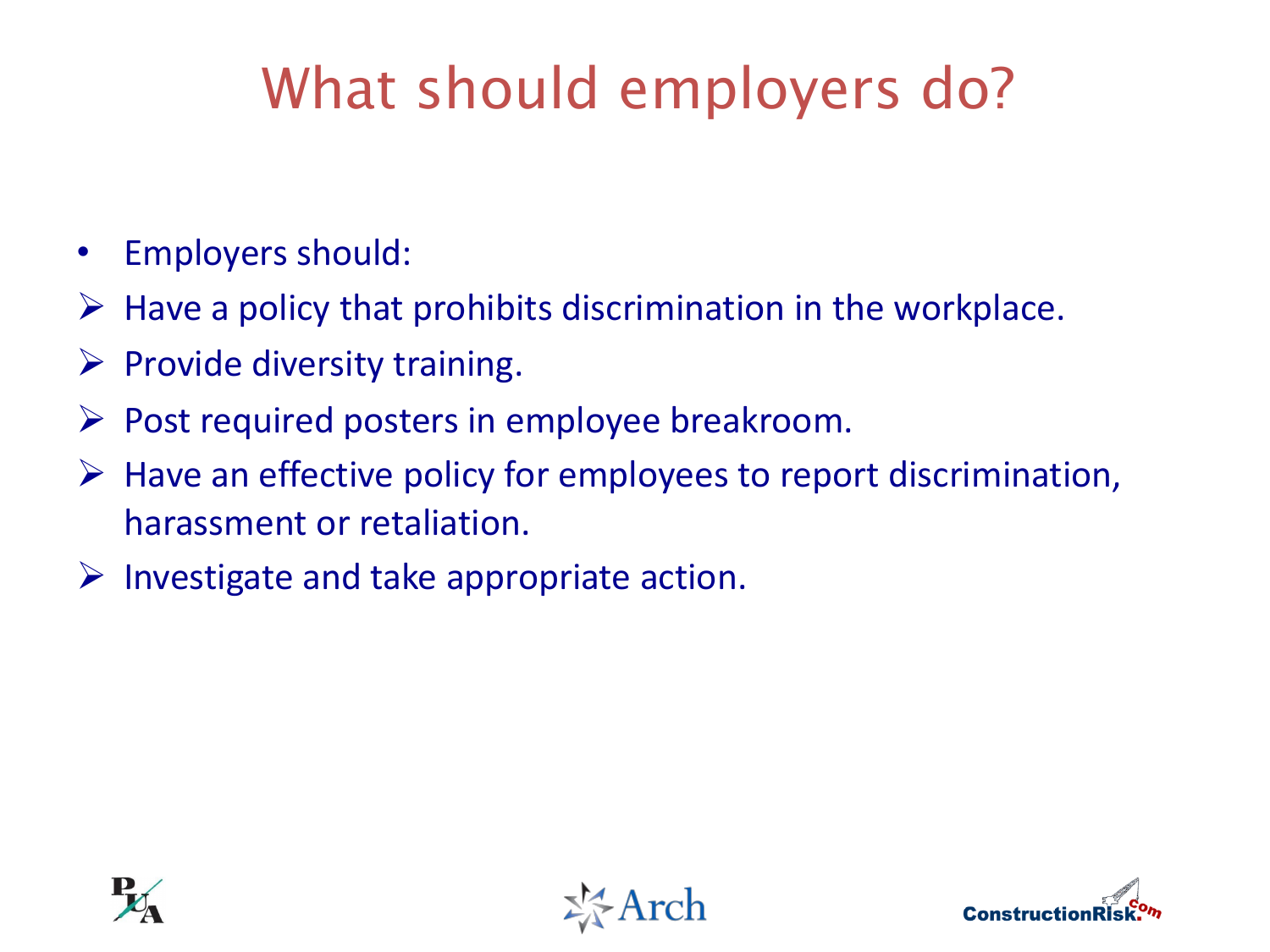### What should employees do?

- Employees should:
- Be aware of company policies.
- Be respectful of coworkers and our differences.
- If you are harassed or discriminated against, tell the person to stop their conduct. If that doesn't work, follow the company's procedures for reporting harassment and discrimination.
	- $\cdot$  If you don't report the harassment or discrimination, the company may avoid liability to you because you did not give the company an opportunity to investigate and correct the alleged illegal actions.





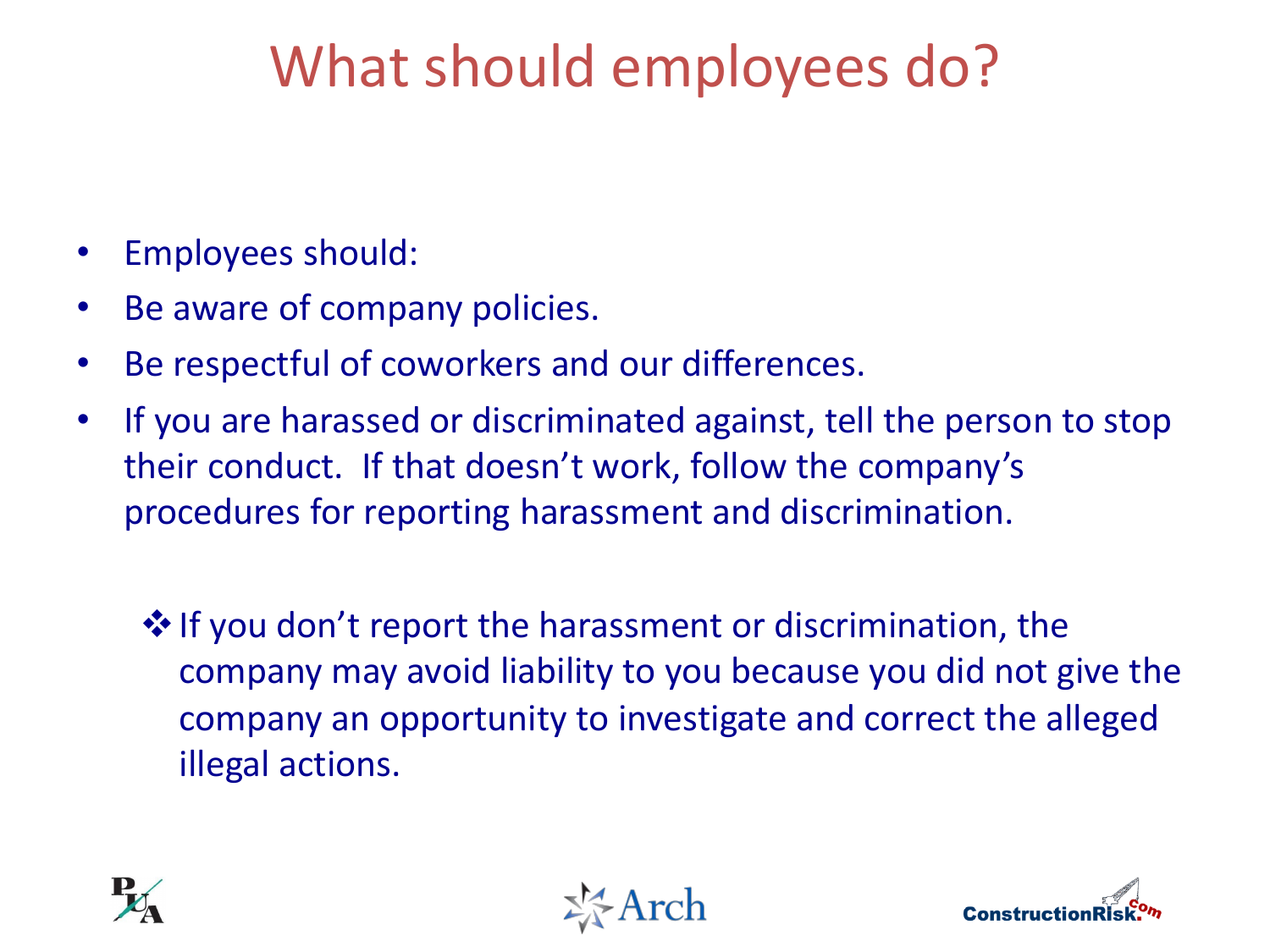#### The ADA and Reasonable Accommodations

The ADA requires that employers provide reasonable accommodations to qualified individuals with a disability who can perform their essential job functions with or without a reasonable accommodation unless doing so would cause the employer to incur an undue hardship.

- An individual is "qualified" if they have a physical or mental impairment that substantially limits a major life activity.
	- While disabilities such as vision loss or being confined to a wheelchair may be obvious, physical disabilities such as epilepsy and diabetes are also covered by the ADA.
	- Mental impairments may include PTSD, panic attacks or autism as these all affect the major life activity of thinking.





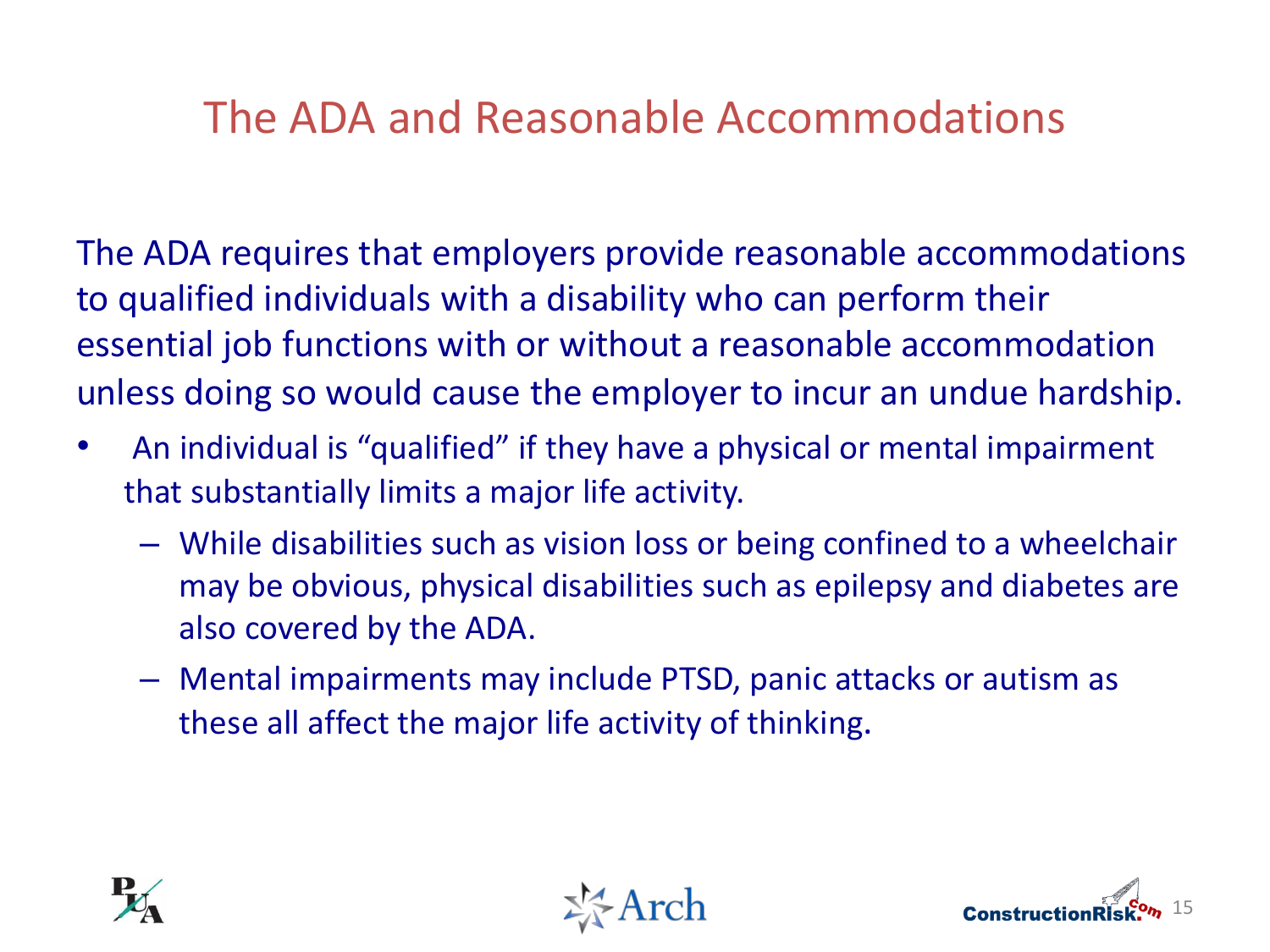#### The ADA and Reasonable Accommodations

Employees and employers must engage in an interactive process to determine what, if any, accommodation would allow the employee to perform his or her essential job functions. An employer's failure to engage in the interactive process may open the employer to liability.

#### Examples of reasonable accommodations:

- Providing specialized computer screens, desks, chairs or lighting.
- Allowing an employee to take intermittent leave to attend medical appointments for dialysis or chemotherapy.
- Provide an employee with a quiet, private area if they realize they are about to suffer an epileptic seizure.





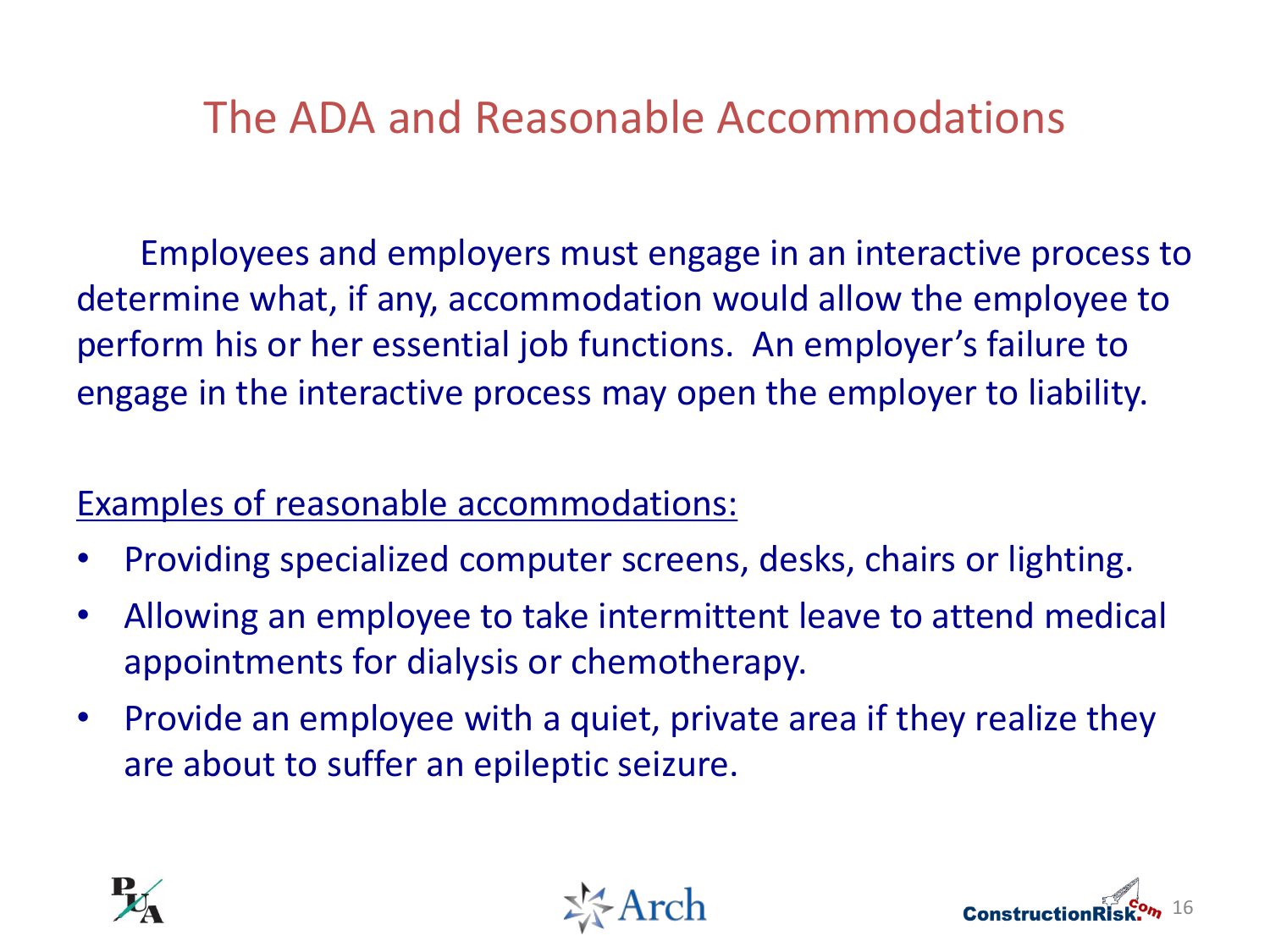The ADA and Reasonable Accommodations Service Animals are Protected Under the ADA

- Only dogs and miniature horses are ADA "service animals."
- Emotional support animals are not protected under the ADA.
- Service dogs are trained to perform a specific task for their person.
	- They are Seeing Eye dogs.
	- They carry and pick up items for their person.
	- They assist their person with their mobility.
	- They can detect a change in the blood chemistry of people with epilepsy or diabetes and alert their person to find a safe place to recover.
	- Service dogs can be any breed, size or age.
	- Service dogs are "working dogs;" they are not pets.





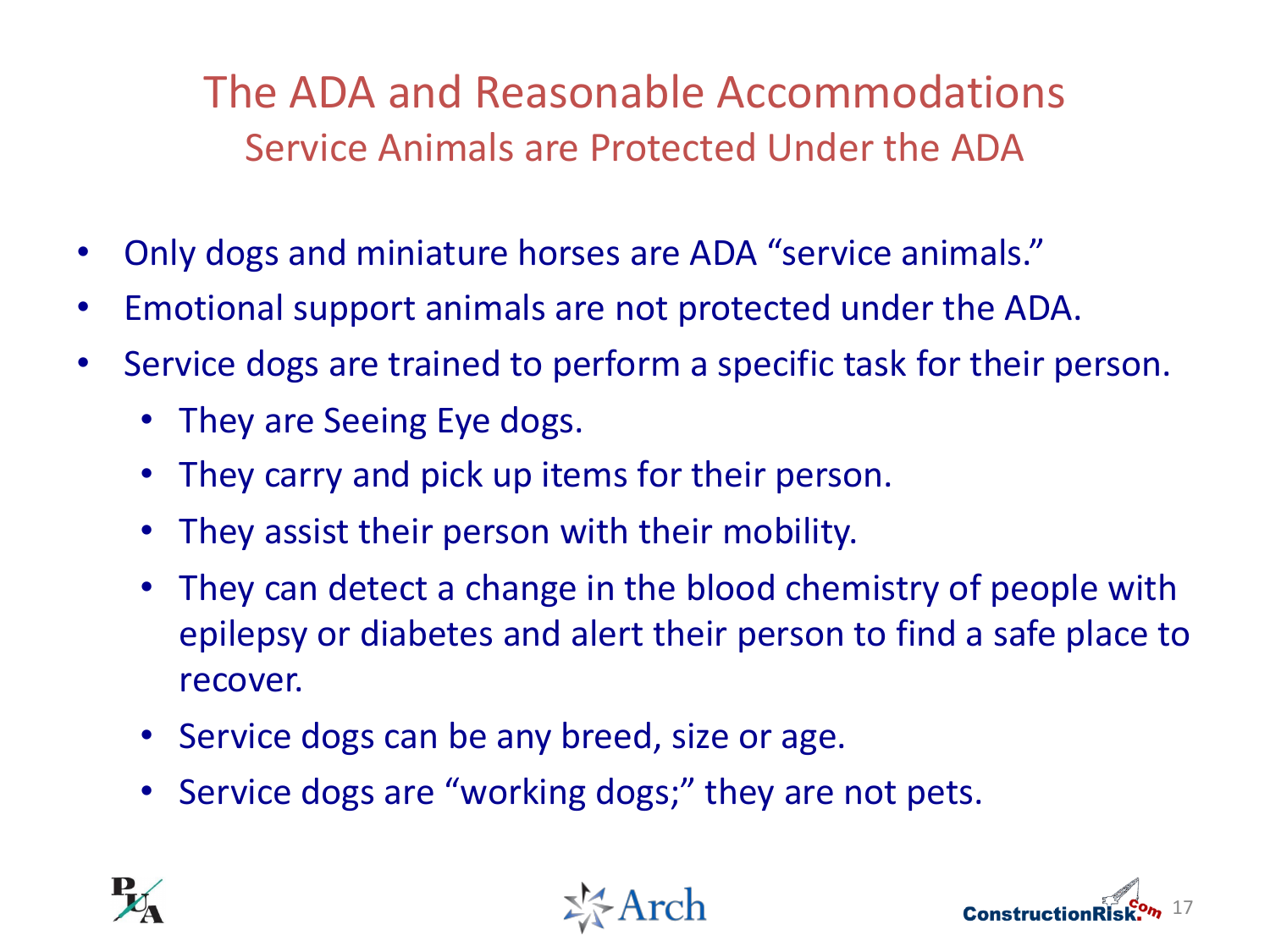#### The ADA and Reasonable Accommodations

- There is no "one size fits all" for reasonable accommodations. The interactive process is designed to determine what works best for both the employee and the employer.
- <u>Undue hardship</u>. The burden is on the employer to prove that accommodating the employee will be too expensive or disruptive.
- An employer can offer alternative accommodations. If more than one accommodation works, then the employer may choose which one to provide.





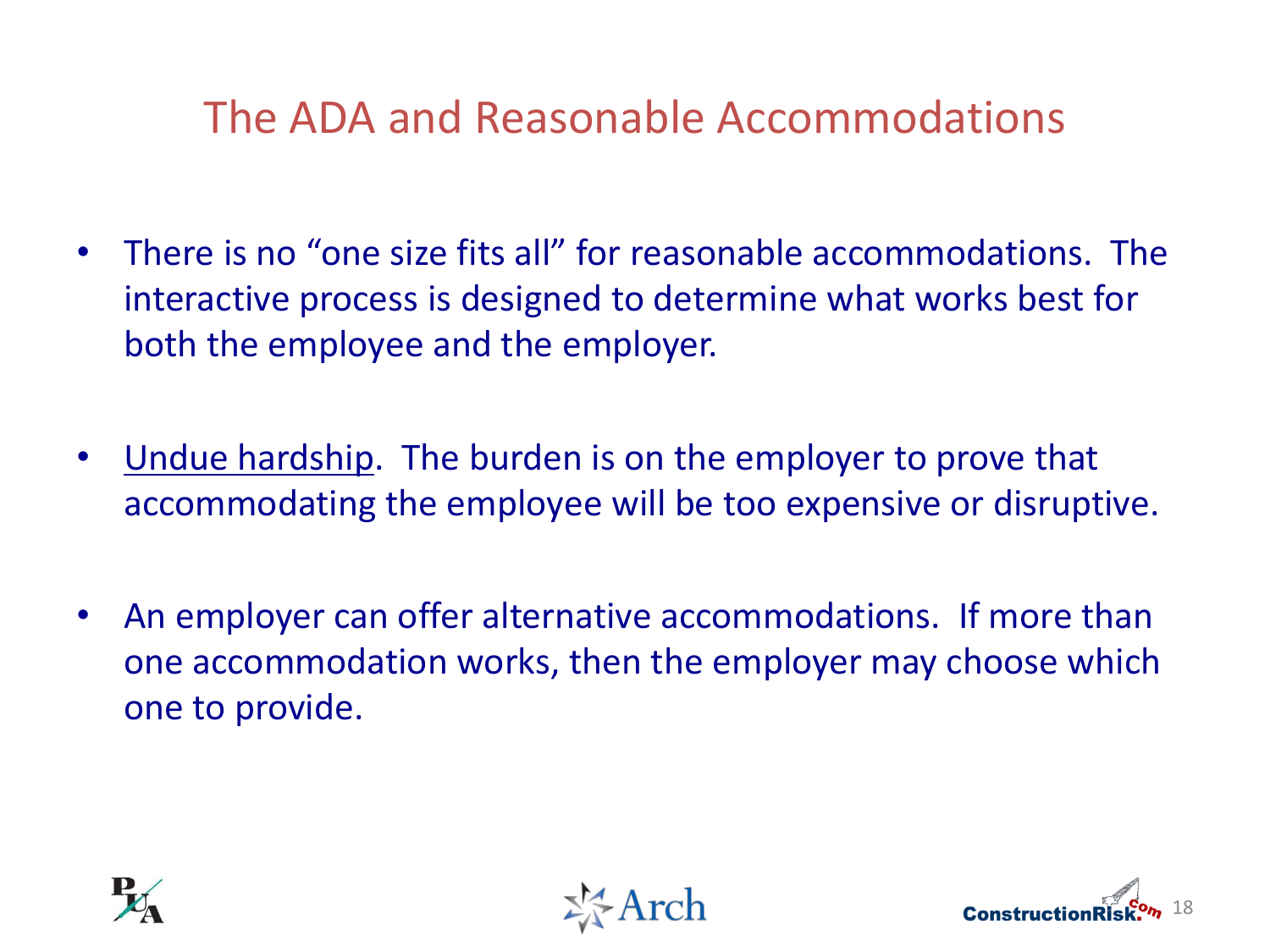Additional information on federal anti-discrimination la

- The U.S. Equal Employment Opportunity Commission has the authority to investigate charges of discrimination against employers wh are covered by the laws. The EEOC's website, www.eeoc.gov, provides information for both employers and employees.
- For companies with less than 20 employees, check your state's official webpage.



**Arch**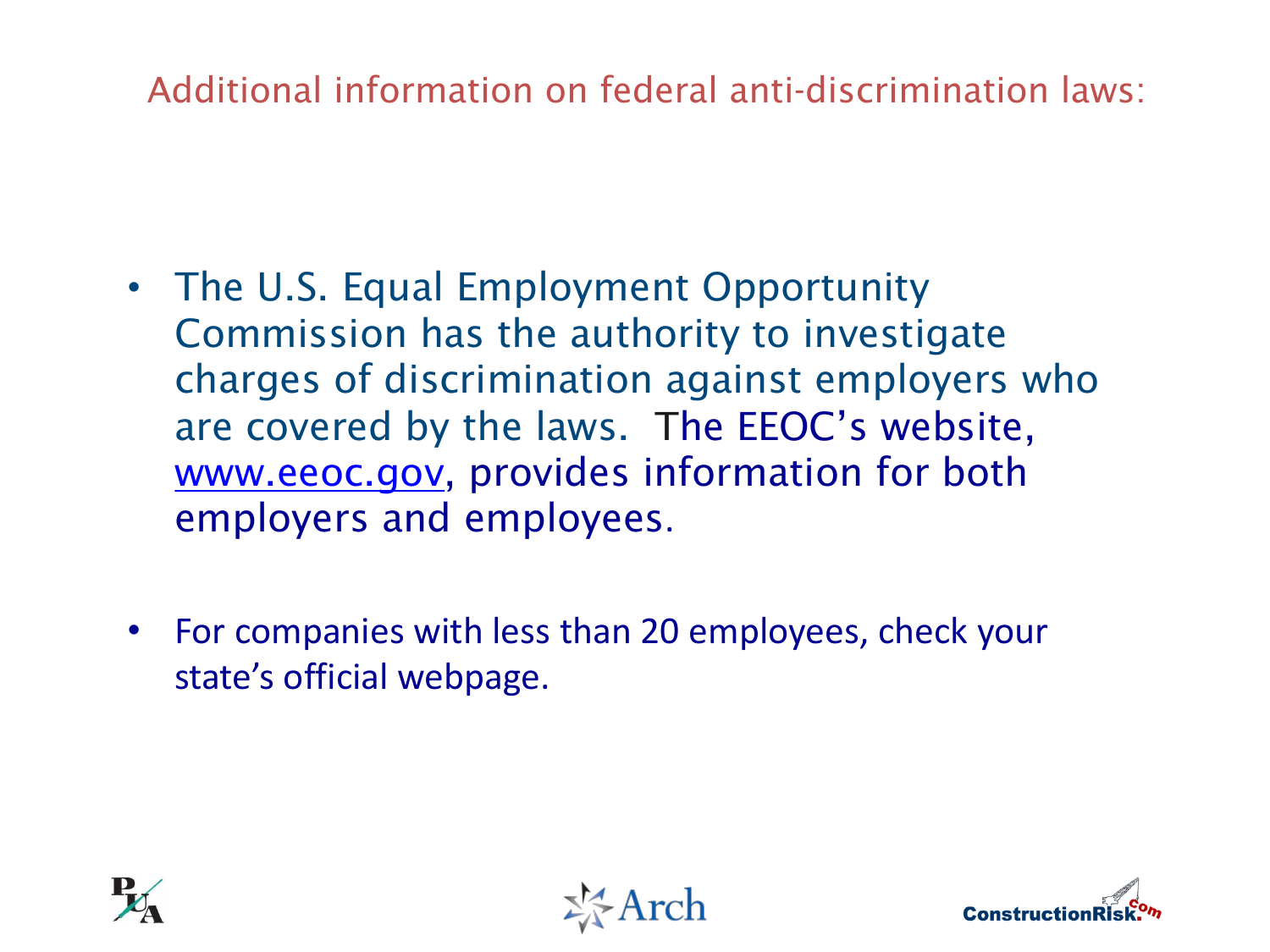### **USERRA** – The Uniformed Services Employment and Reemployment Rights Act

- USERRA protects civilian job rights and benefits for veterans and members of the active and Reserve components of the U.S. armed forces.
- USERRA requires that returning service-members must be promptly reemployed in the same position that they would have attained had they not been absent for military service. They must have the same seniority, status and pay and any other rights and benefits determined by seniority.
- USERRA prohibits discrimination, harassment or other retaliatory actions directed against returning service members. Employers may not retaliate against returning service members because they were on military leave.





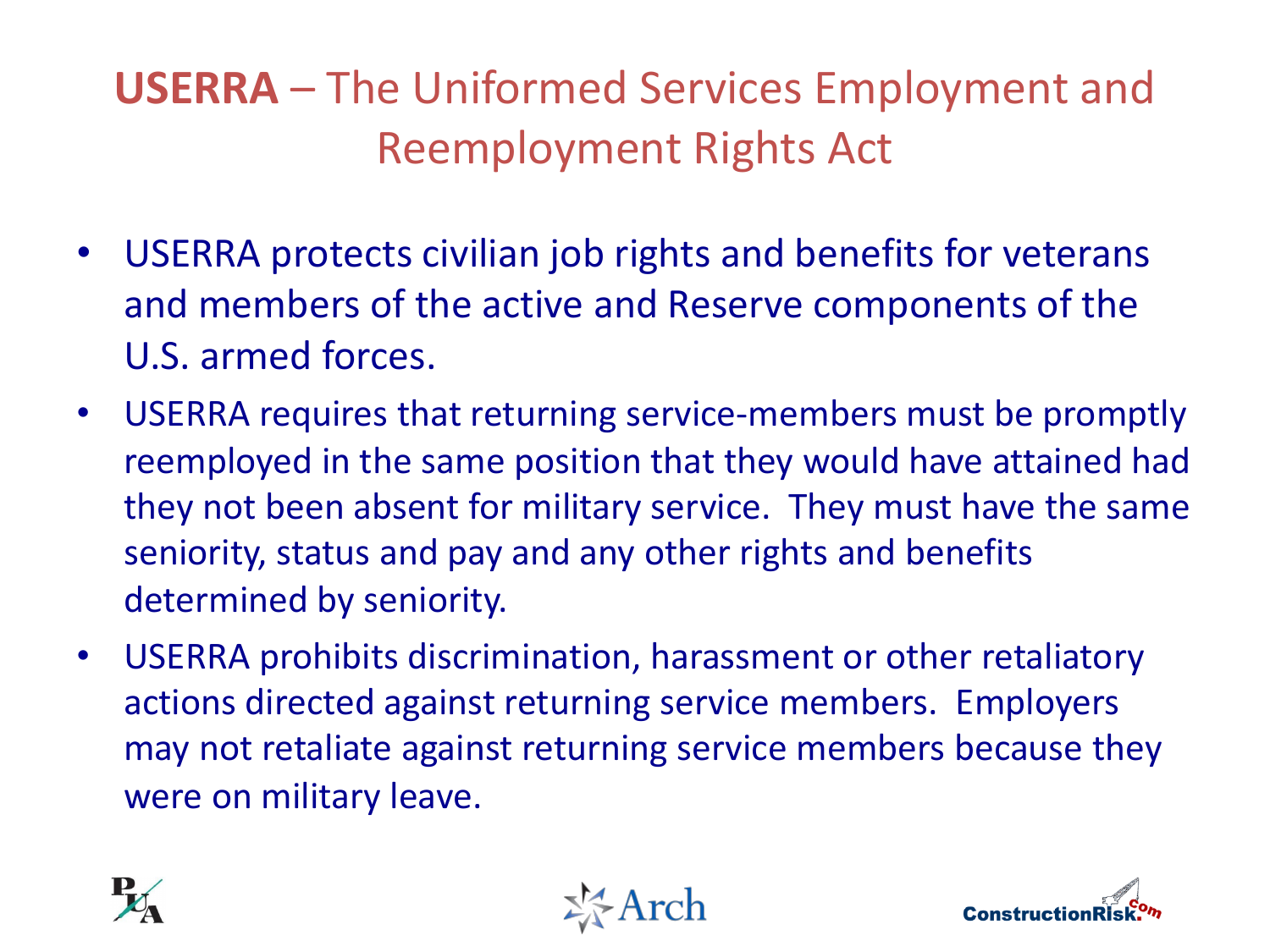### USERRA (continued)

- Who is eligible for reemployment?
	- The person must have been absent from their civilian job because of service in the uniformed services;
	- The person must give advance notice to the employer that he or she was leaving the job for service in the uniformed services, unless such notice was precluded by military necessity or otherwise impossible or unreasonable;
	- The cumulative period of military service with that employer must not have exceeded five years;
	- The employee must not have been released from service under dishonorable or other punitive conditions; and
	- The person must report back to the civilian job in a timely manner or have submitted a timely application for reemployment, unless timely reporting back or application was impossible or unreasonable.





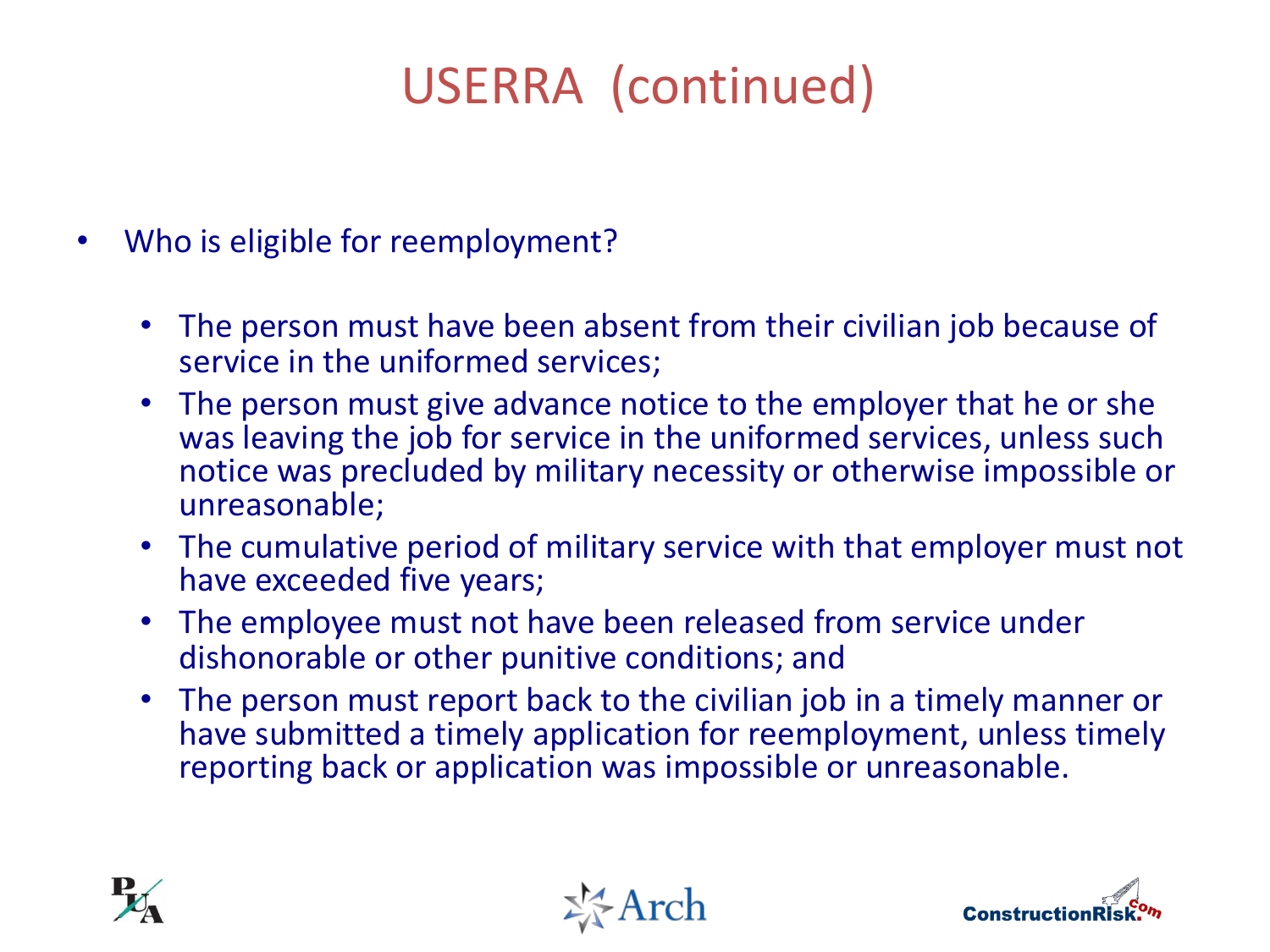### USERRA (continued)

USERRA provides protections for disabled veterans.

- Health insurance: employees who have been called up have the right to elect to continue their existing employer-based health plan coverage for the employee and their dependents for up to 24 months while the employee is in the military.
- Returning employees who did not elect to continue their medical coverage during their military service may be reinstated to the employer's health plan upon reemployment. Waiting periods or exclusions for pre-existing conditions generally do not apply (except for service-connected illnesses or injuries).





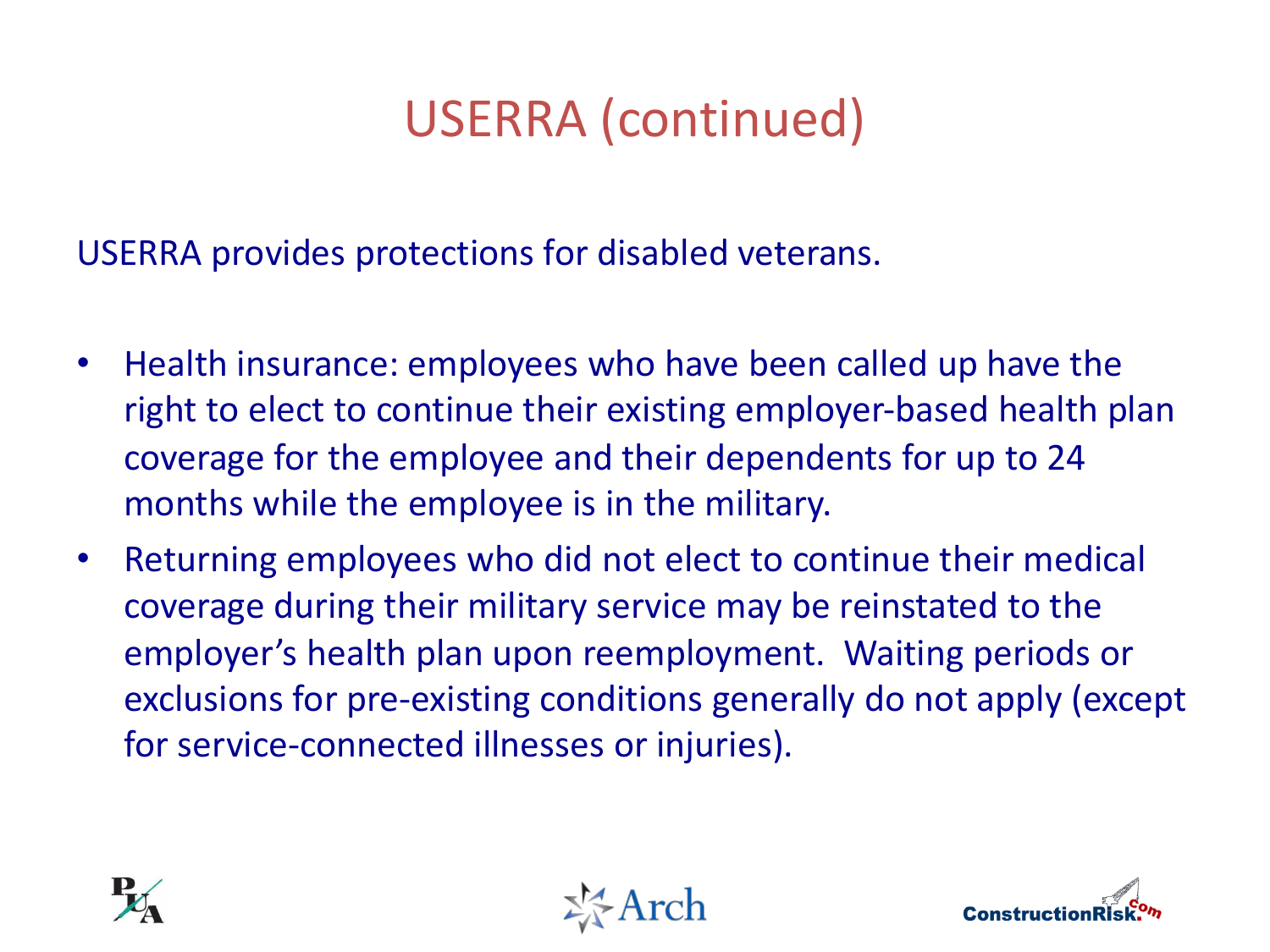### **THE FAMILY AND MEDICAL LEAVE ACT**





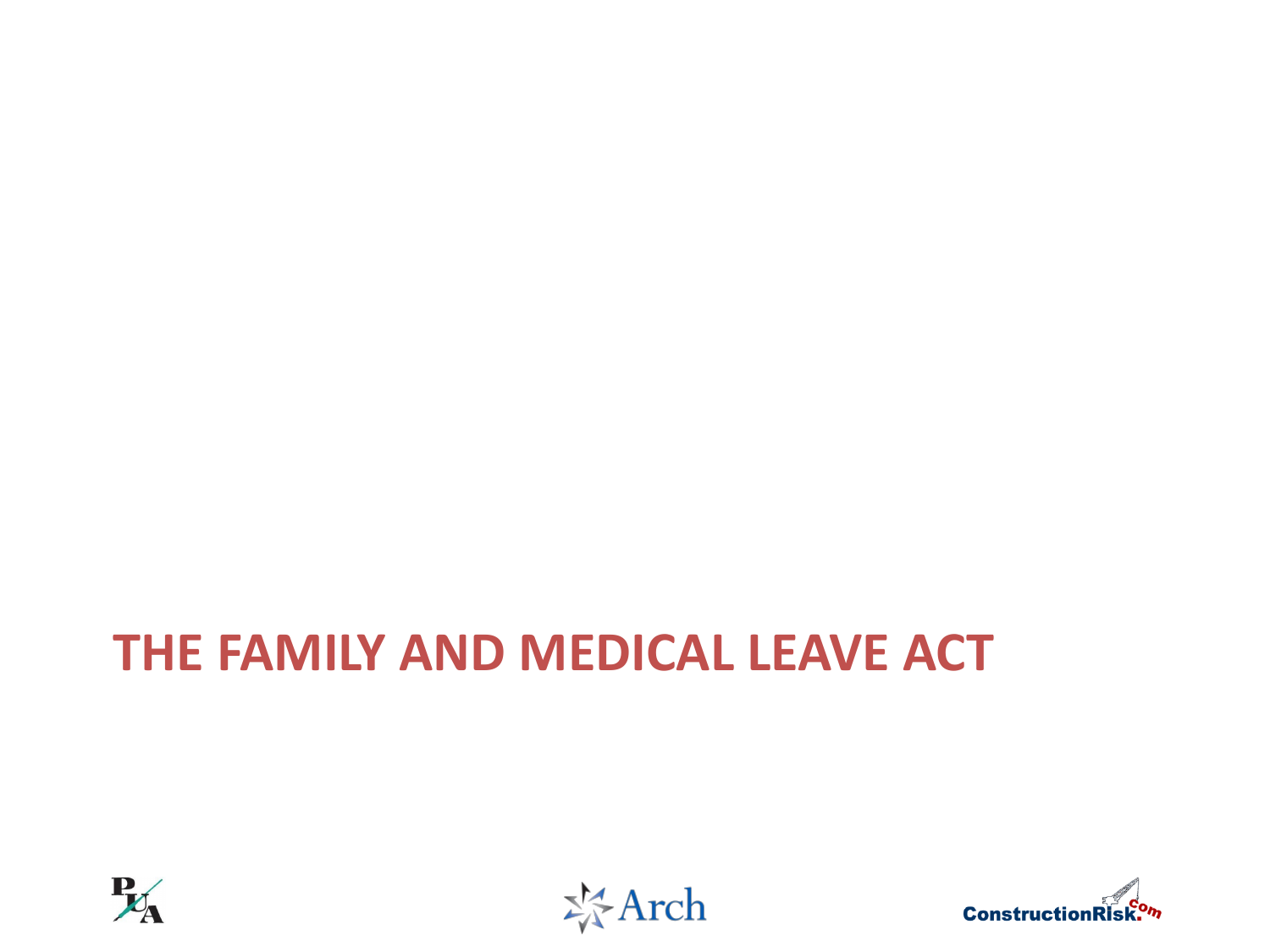### What is the FMLA?

• The FMLA entitles eligible employees of covered employers to take unpaid, job-protected leave for specified family and medical reasons with continuation of group health insurance coverage under the same terms and conditions as if the employee had not taken leave.





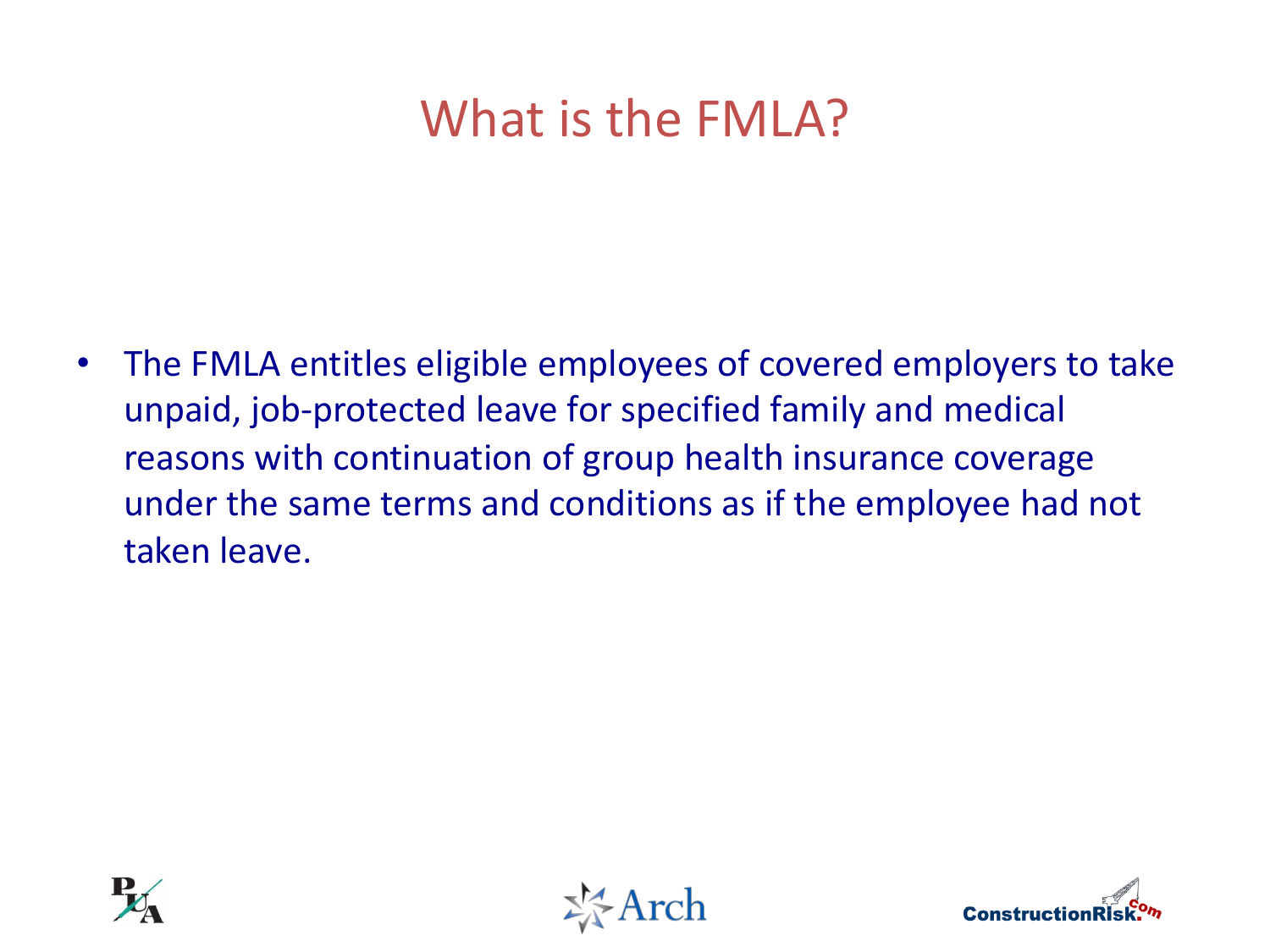### FMLA (continued)

Eligible employees are entitled to:

Twelve workweeks of leave in a 12-month period for:

- $\triangleright$  the birth of a child and to care for the newborn child within one year of birth;
- $\triangleright$  the placement with the employee of a child for adoption or foster care and to care for the newly placed child within one year of placement;
- $\triangleright$  to care for the employee's spouse, child, or parent who has a serious health condition; a serious health condition that makes the employee unable to perform the essential functions of his or her job;
- $\triangleright$  any qualifying exigency arising out of the fact that the employee's spouse, son, daughter, or parent is a covered military member on "covered active duty;" **or**

Twenty-six workweeks of leave during a single 12-month period to care for a covered servicemember with a serious injury or illness if the eligible employee is the servicemember's spouse, son, daughter, parent, or next of kin (military caregiver leave).





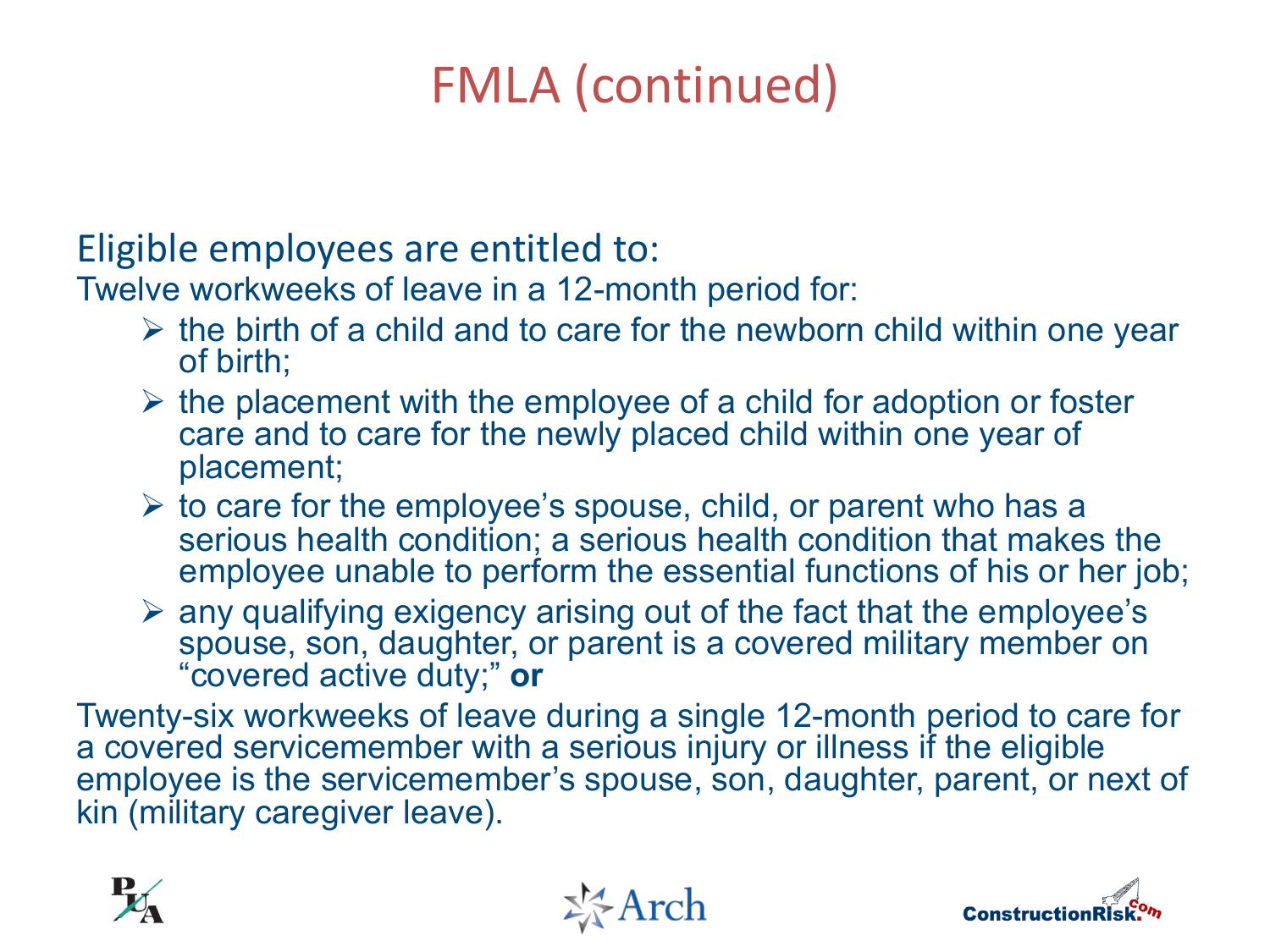#### Who is a covered employer?

The FMLA only applies to employers that meet certain criteria. A covered employer is a:

- Private-sector employer, with 50 or more employees in 20 or more workweeks in the current or preceding calendar year, including a joint employer or successor in interest to a covered employer;
- Public agency, including a local, state, or Federal government agency, regardless of the number
- of employees it employs; or
- Public or private elementary or secondary school, regardless of the number of employees.





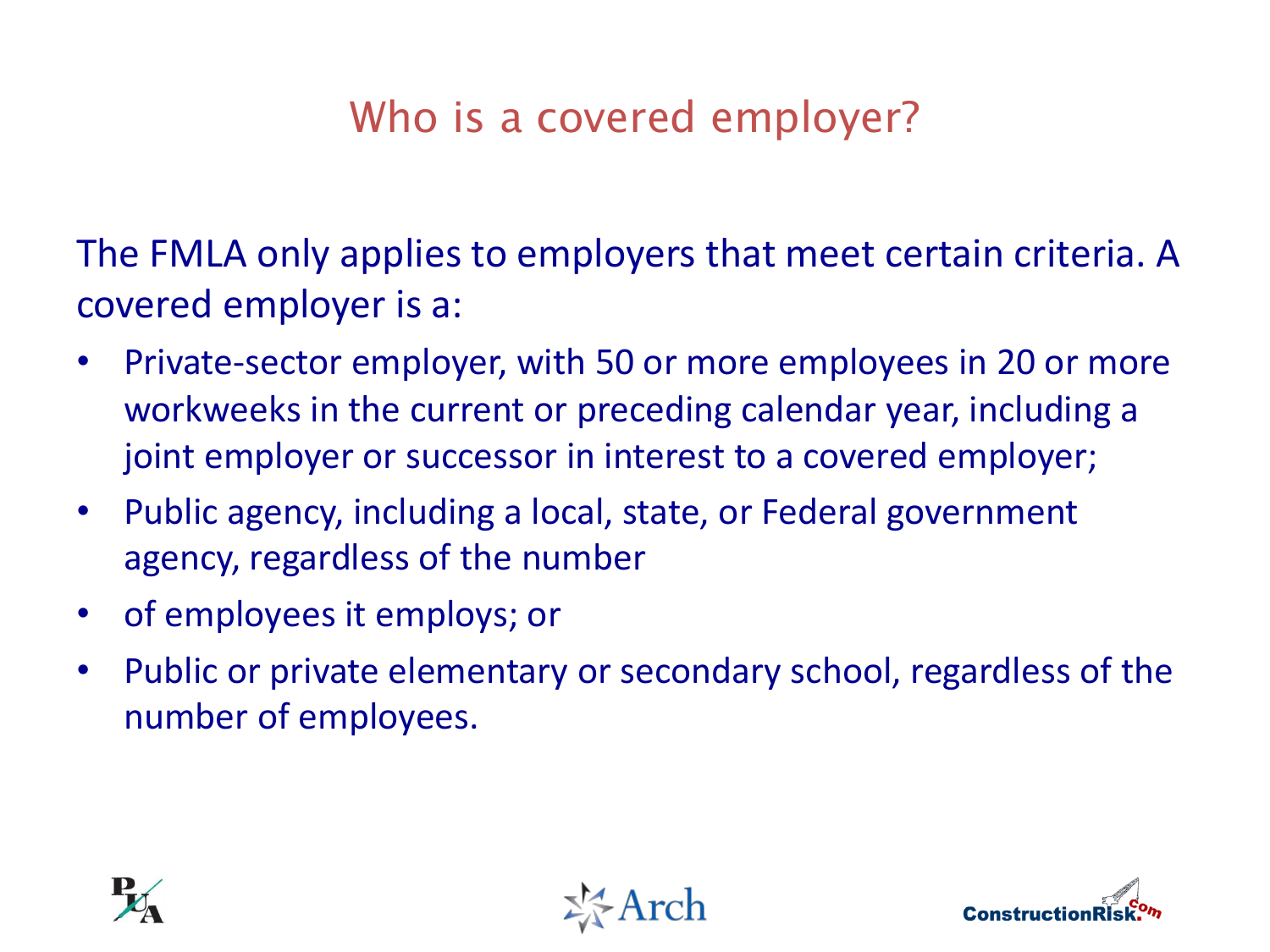#### FMLA (continued)

The requirement for 20 or more work weeks:

- Mostly seen in seasonal employment situations.
- A design firm with less than 50 employees could qualify if it hires additional temporary employees for a big project for 20 work weeks.
- Joint employer: The design firm uses a temporary staffing agency to hire employees who perform work for the firm. The temp agency is the employer or record but could be a joint employer with the firm
- Successor in interest: Seen with mergers or takeovers.





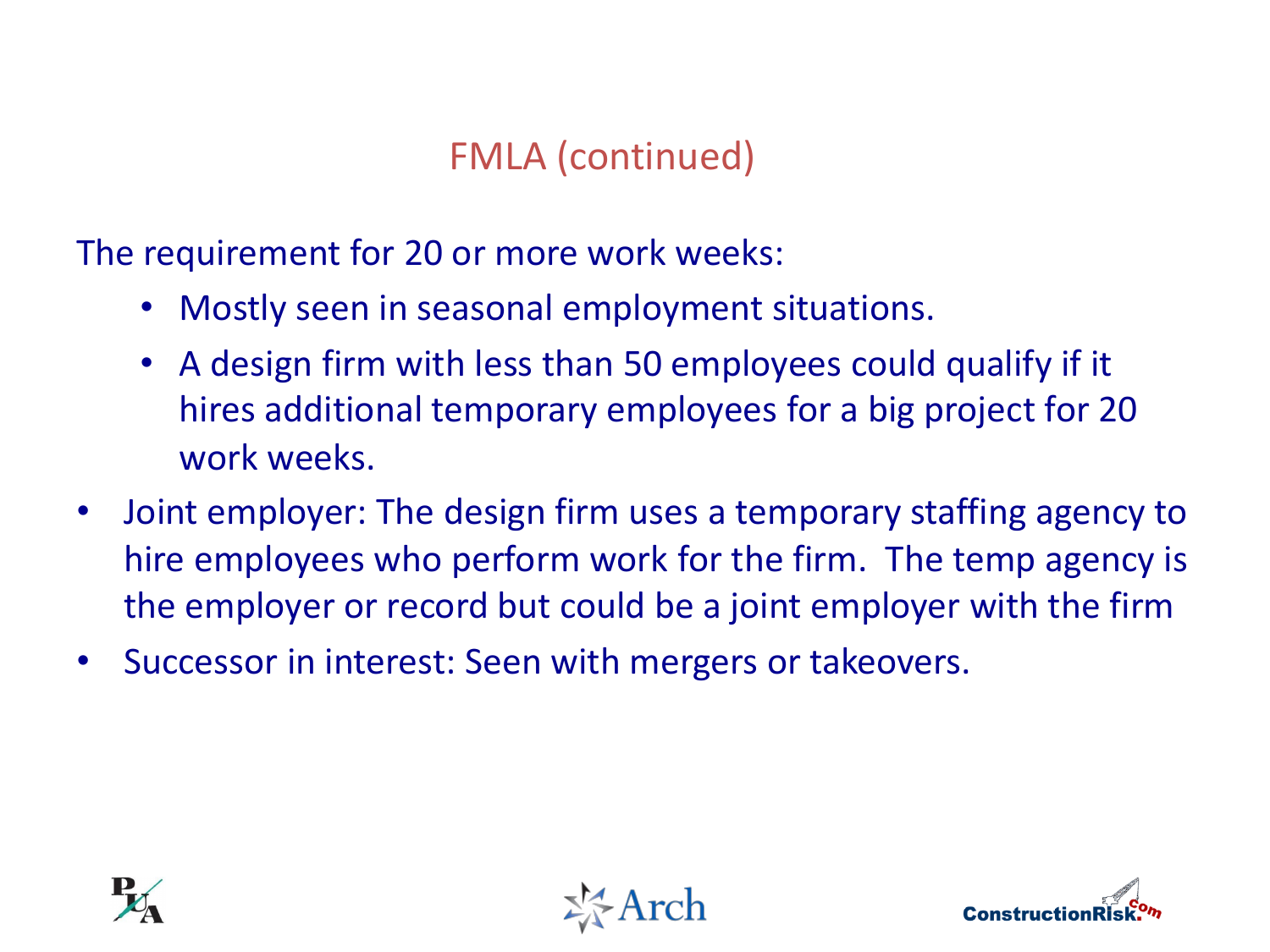#### FMLA (continued)

Who is an eligible employee?

- Works for a covered employer;
- Has worked for the employer for at least 12 months;
- Has at least 1,250 hours of service for the employer during the 12 month period immediately preceding the leave; and
- Works at a location where the employer has at least 50 employees within 75 miles.
- $\triangle$  The 12 months of employment do not have to be consecutive. That means any time previously worked for the same employer (including seasonal work) could, in most cases, be used to meet the 12-month requirement.





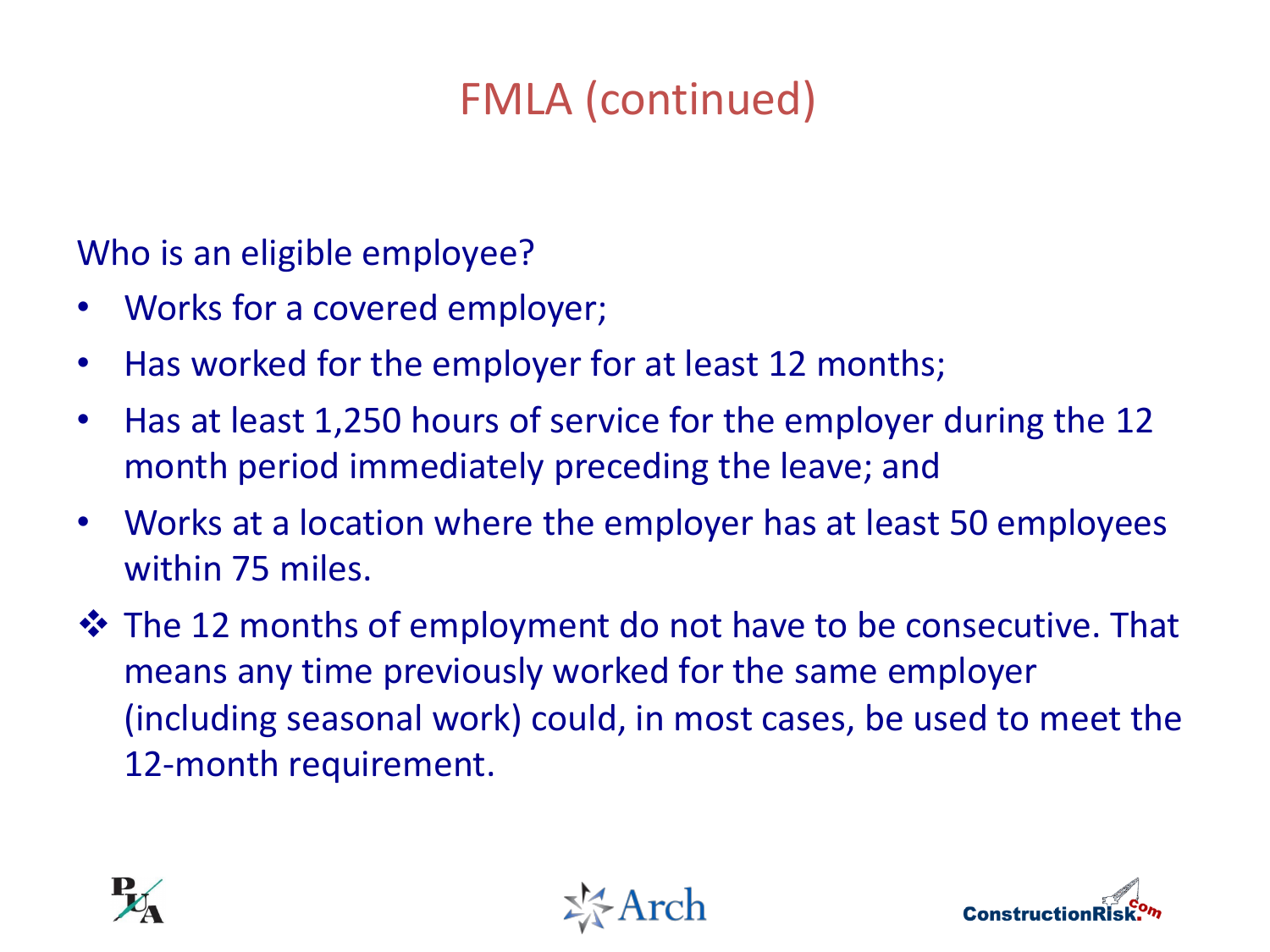### Additional FMLA information:

- FMLA leave is *unpaid*. Eligible employees may use accrued paid time off. Employers may require employees to use paid vacation time before using paid sick leave.
- Your job is protected for up to 12 weeks. If you do not return to work after the 12 weeks you may lose your job.
- Intermittent leave or reduced schedule leave: Eligible employees may take intermittent leave. Going to physical therapy or taking a family member to regular medical appointments for chemotherapy or dialysis may be covered.
- Employees who are out on FMLA leave should not be working. That means no business calls, emails or remote working.
- Your health benefits will continue while you are out on FMLA, provided that you continue to pay your share, if any, of health insurance premiums.





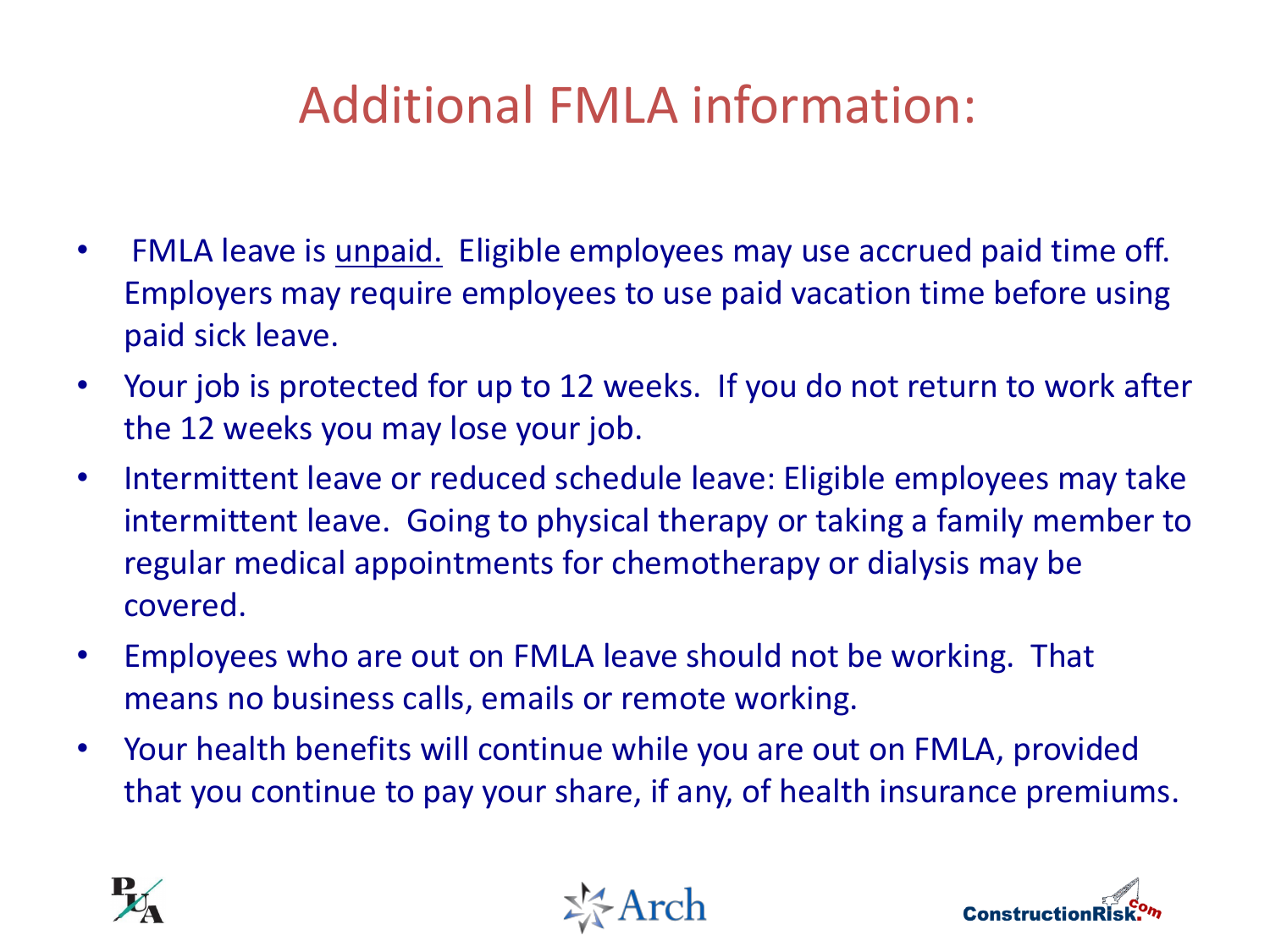#### State FMLA considerations

#### States may expand coverage:

- The District of Columbia FMLA applies to employers with at least 20 employees and provides for 16 weeks of unpaid medical and 16 weeks of family leave during a 24-month period. Eligible employees must work 1,000 hours within the previous 12 months.
- Effective January 1, 2022, the Connecticut FMLA applies to employers with 1 employee. Eligible employees must work for the preceding 3 months (no minimum hours) and allows up to 16 weeks of unpaid leave in a 24-month period (or up to 24 weeks if you are a state of Connecticut employee) and an additional 2 weeks may be available for pregnancy-related conditions. Leave is also available for military caregivers and victims of domestic violence.
- In Washington State, workers are eligible for up to 12 weeks of paid leave a year, with some employees eligible for up to 16 weeks. Eligible employees who take paid leave can receive as much as 90 percent of their weekly wages, with a cap of \$1,000 a week. Employees must work at least 820 hours over the previous year. Full-time, part-time, temporary and seasonal workers are covered.





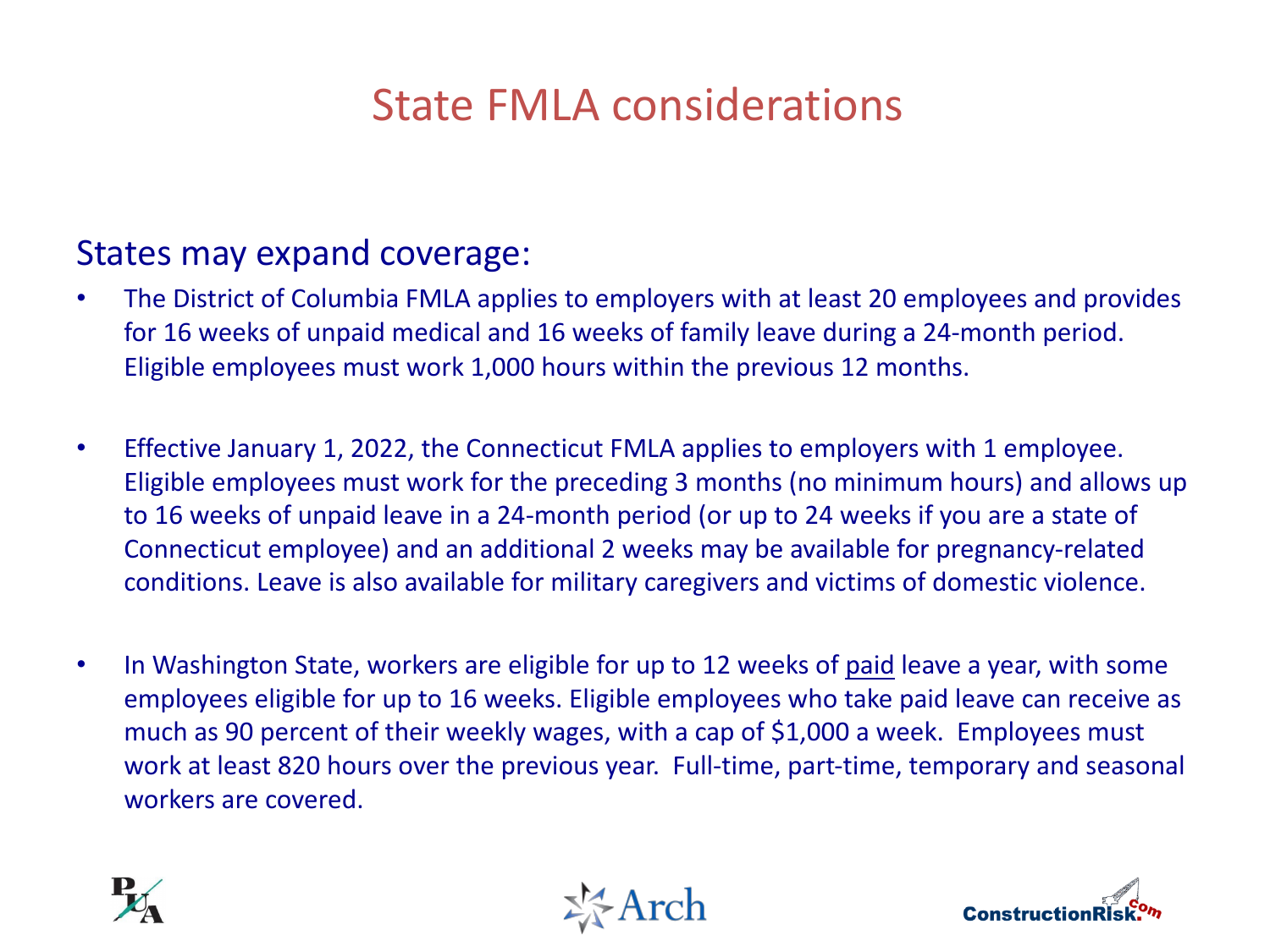### What should employers do?

- $\triangleright$  All employers should check their State's laws with respect to FMLA coverage.
- $\triangleright$  Provide employees with information about how to apply for FMLA leave and have a process in place for reviewing and approving requests for time off.
- $\triangleright$  Be prepared to "fill in" for an employee who is going out on FMLA leave, especially if it is for an extended period of time. Consider hiring a temporary employee or reassigning job duties.
- $\triangleright$  Remember the employee is on leave.





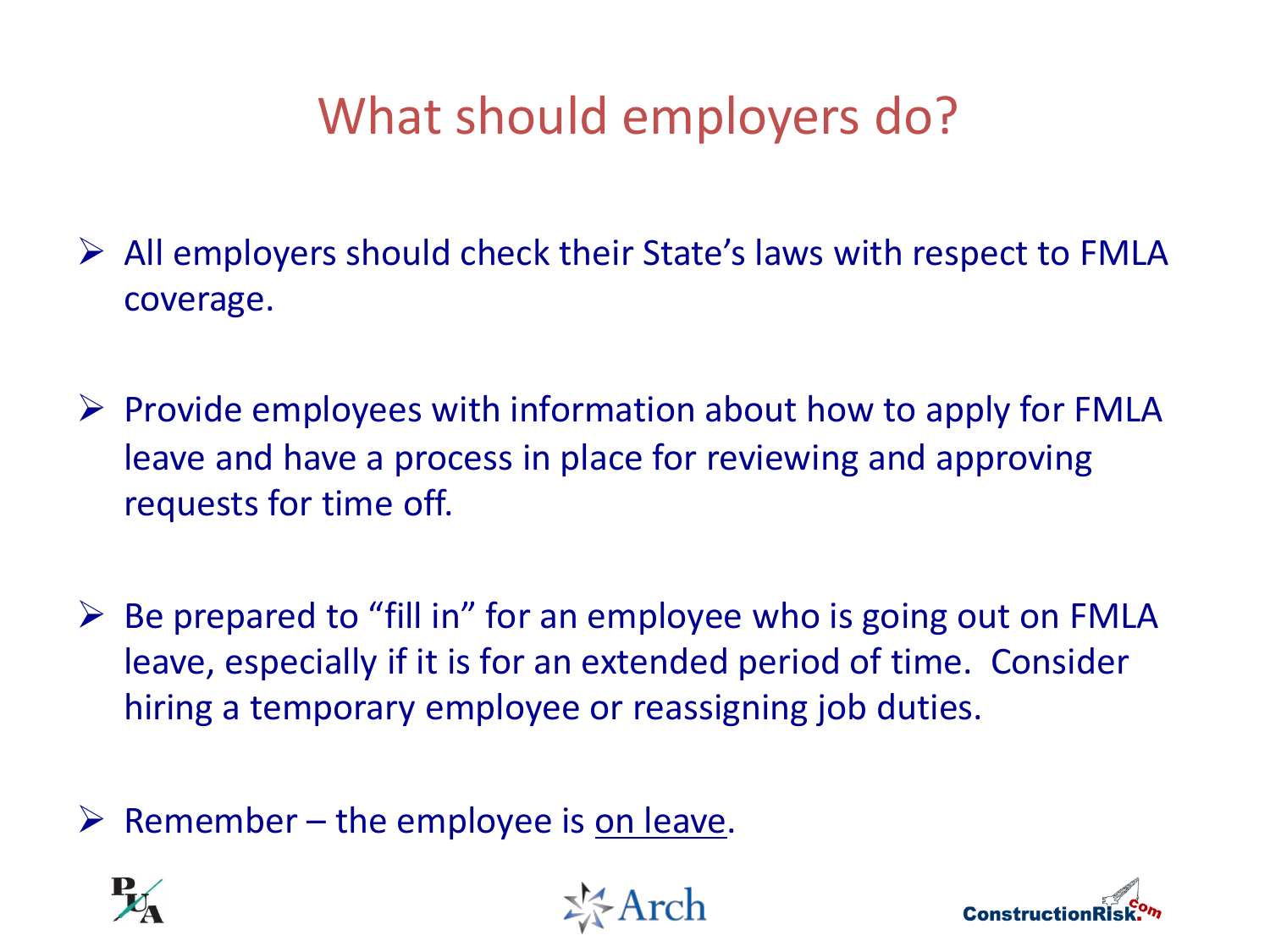#### What should employees do?

- $\triangleright$  Be aware of your rights and responsibilities when asking for and taking FMLA leave. You may have to provide medical or other information to support your request for FMLA leave.
- $\triangleright$  Provide your employer with as much as notice as reasonably possible that you will need FMLA leave. Accidents and emergencies happen, so family members or friends may have to step in to work with your employer.
- $\triangleright$  Remember that you are on leave. You should not be checking emails, calling work or completing projects.





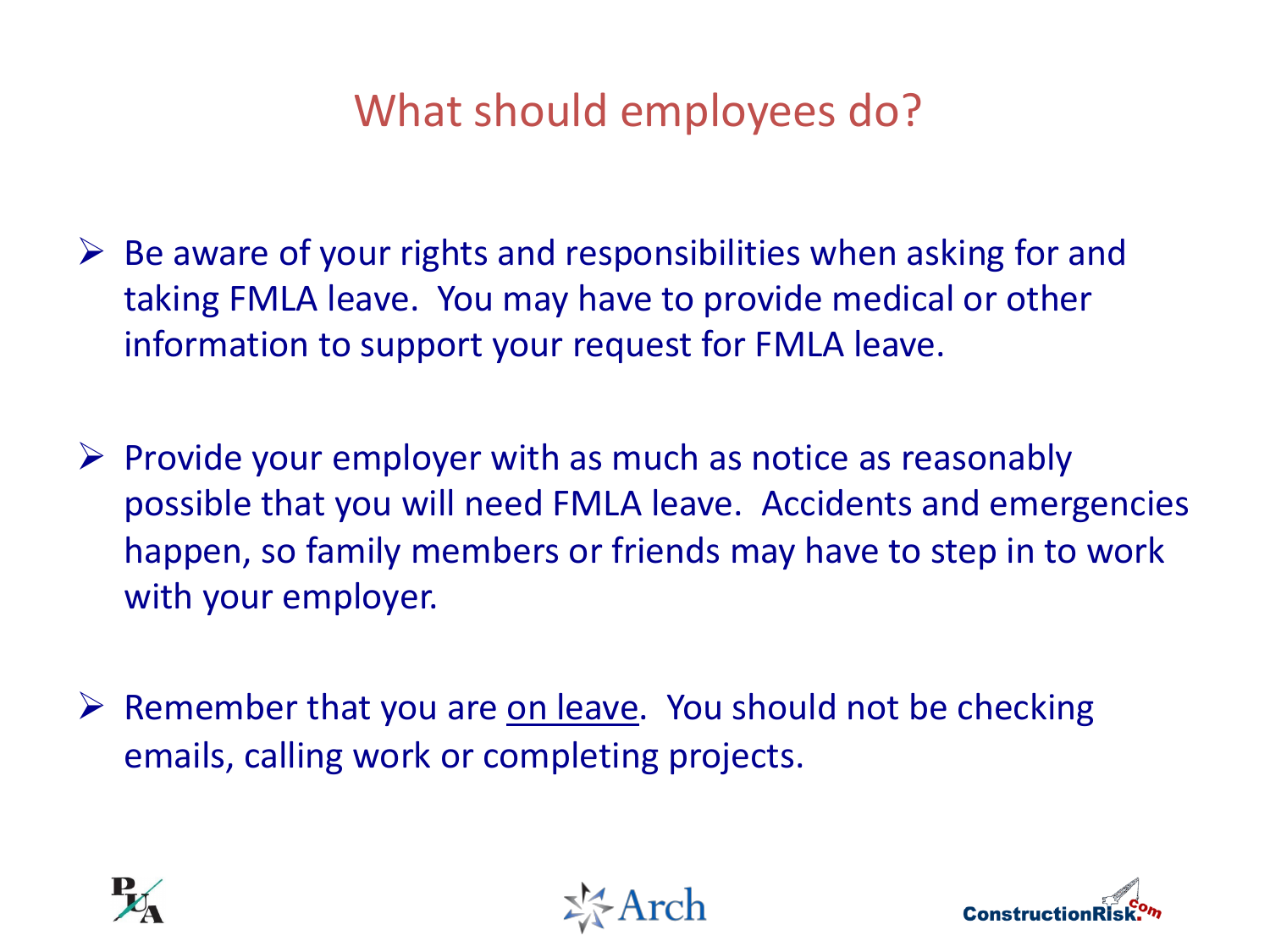#### Fair Labor Standards Act

The FLSA covers employees in the private sector, federal, state and local governments.

- Minimum wage.
- Overtime pay.
- Recordkeeping.
- Youth employment standards.





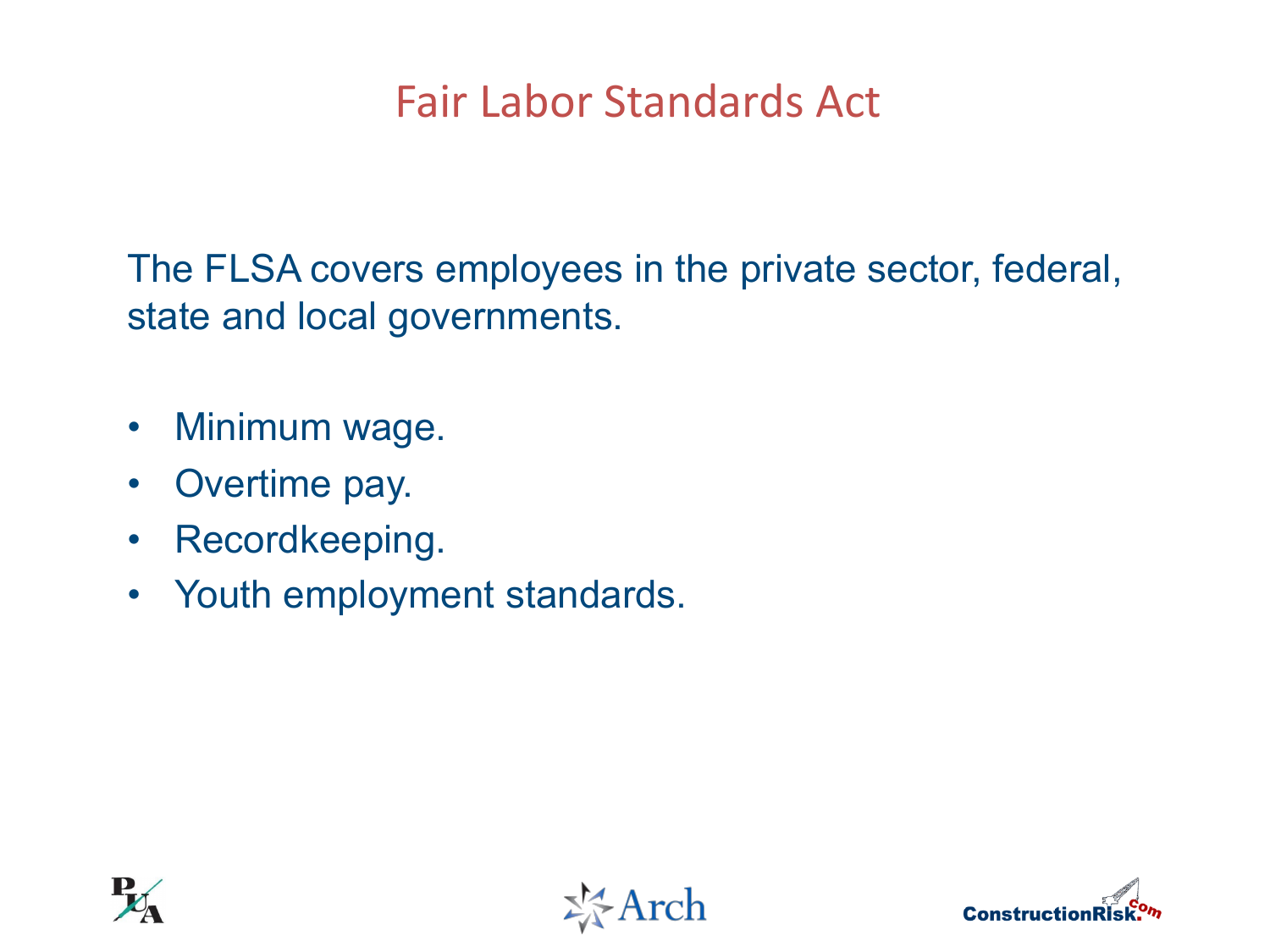## Fair Labor Standards Act (continued)

The FLSA applies only to employers whose annual sales total \$500,000 or more or who are engaged in interstate commerce.

- "Interstate commerce" is broadly defined.
- Using the U.S. mail to send or receive interstate mail subjects an employer to the FLSA.
- Using company phones to make or accept interstate calls or computers to place or accept orders can subject to an employer to the FLSA.





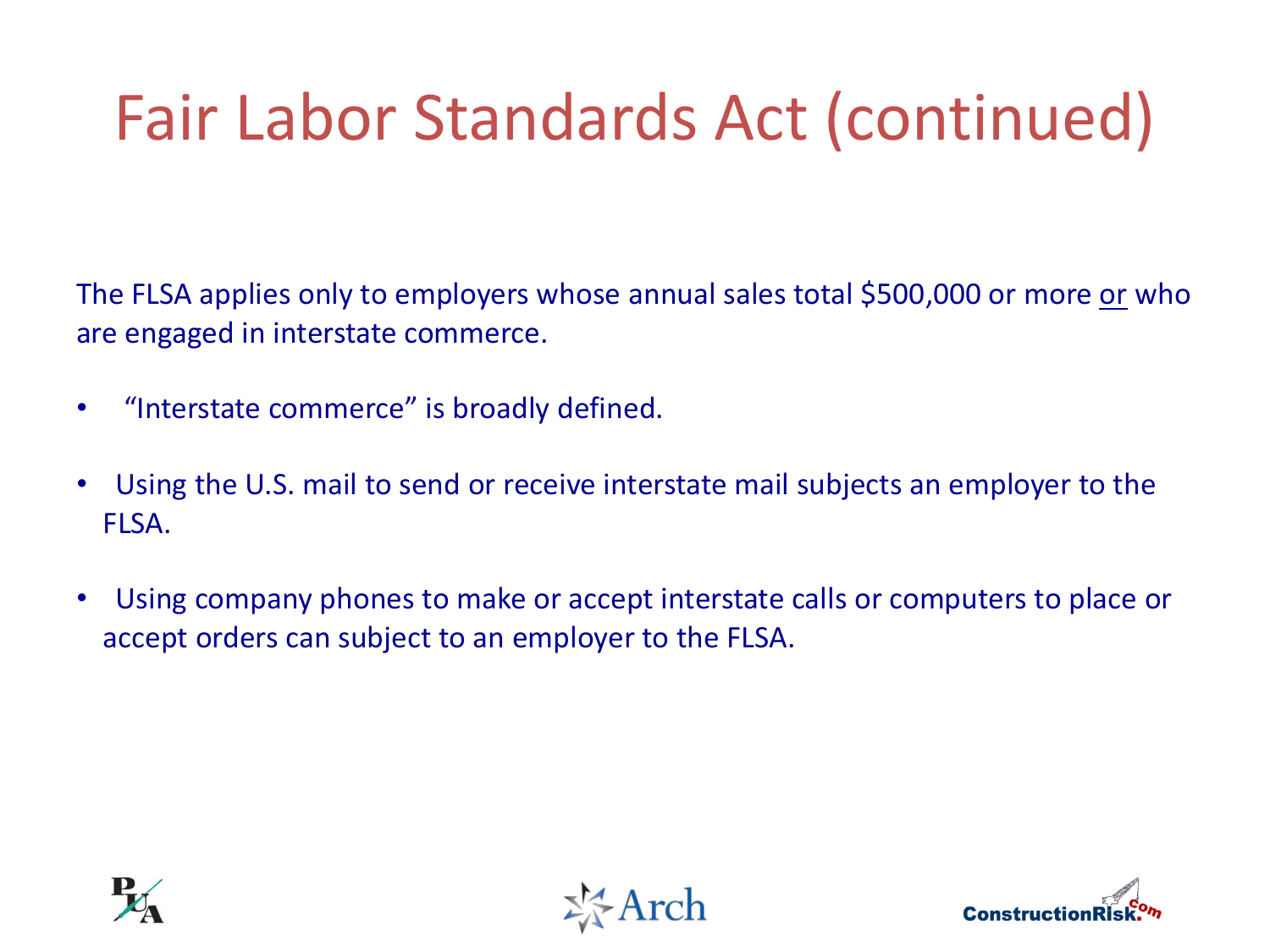### FLSA – Minimum Wage Requirements

The current federal minimum wage is \$7.25 per hour.

Many states have enacted their own minimum wage requirements:

- California \$14/hr. if less than 25 employees, \$15/hr. for 26 or more employees. Some localities have higher rates.
- District of Columbia \$15.20.
- Ohio \$9.30
- Colorado \$12.56
- Georgia and Wyoming \$5.15 (unless the employer is subject to the FLSA).
- Workers who work for federal contractors \$15/hr.
- 18 states follow the established federal minimum wage.





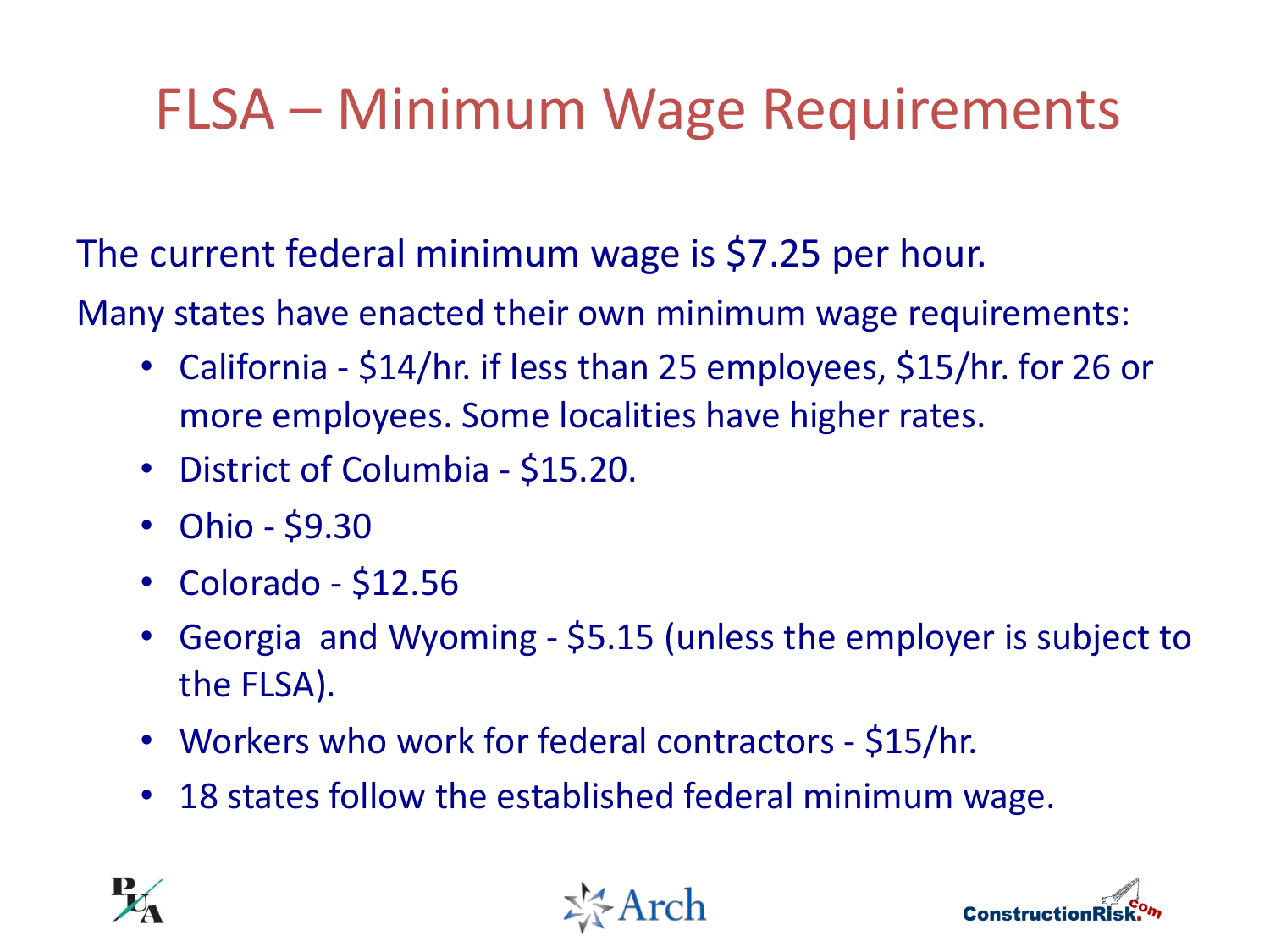### FLSA - Overtime

Covered ("non-exempt") employees must received overtime pay at time and a half for all time worked in excess of 40 hours in a workweek.

- A "workweek" is a fixed and regularly recurring period of 168 hours, *i.e*., seven consecutive 24-hour periods. It can be whatever the employer decides: Monday to Sunday, Wednesday to Tuesday, *etc.*
- Employers may establish different workweeks for different groups of employees, *e.g.*, factory workers vs. factory administrative staff.
- Employers do not have to pay overtime rates for weekend or holiday work *unless* the employee's hours exceed 40 hours in the workweek.
- There is no limit on the number of hours employees over the age of 16 may work in a workweek.
- Employers who "suffer" (*i.e.,* allow) a non-exempt employee to work in excess of 40 hours in a workweek must pay overtime.





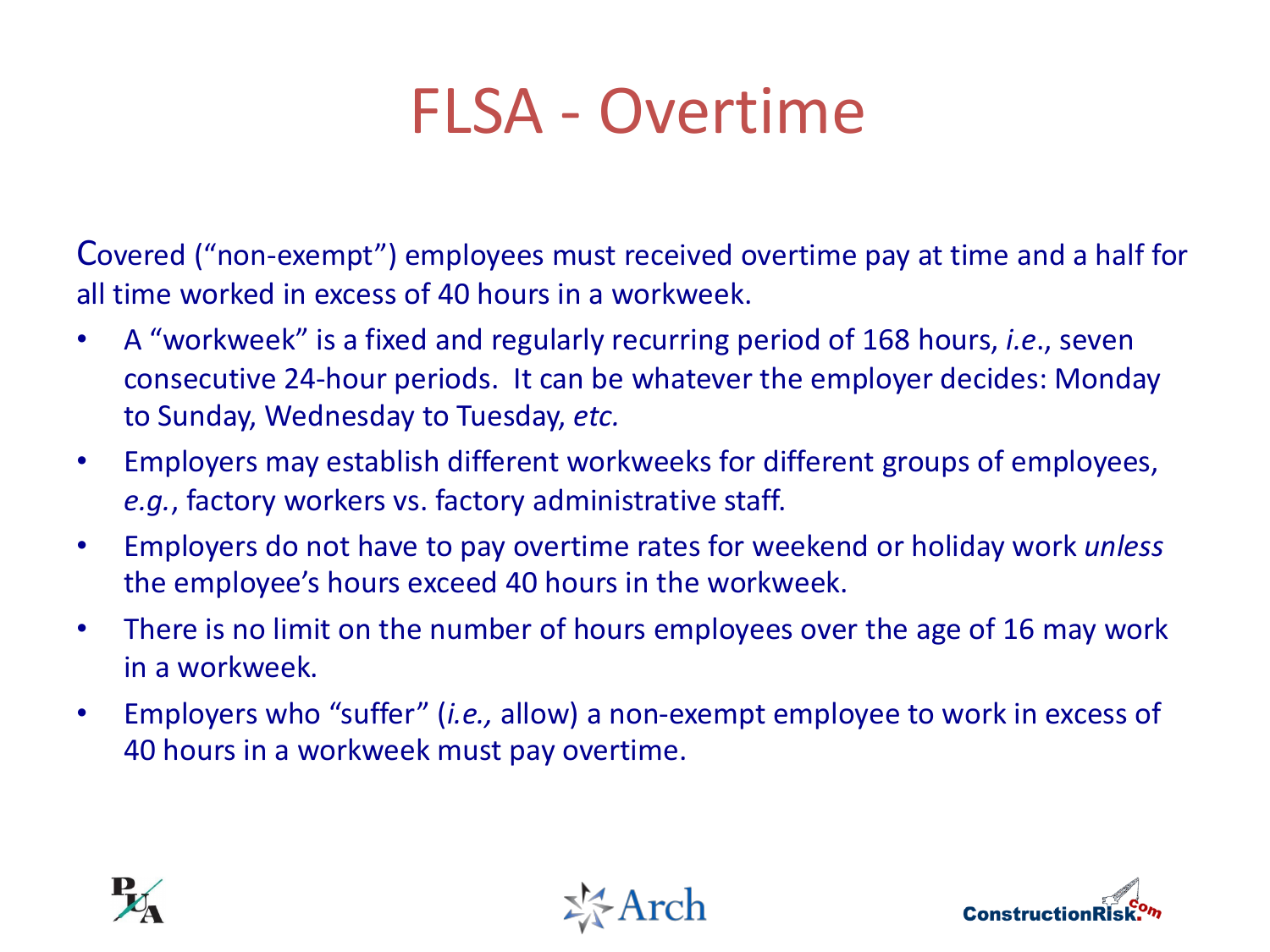## FLSA vs. State Overtime

In addition to having higher minimum wage requirements, some states also extend overtime requirements.

- California: overtime pay of time-and-a-half must be paid for hours worked over *8 in a day*, 40 in a week, and for the first 8 hours of the seventh day worked in a week. Double pay is required for any hours worked over 12 in a day or in excess of eight hours on any seventh day of a workweek.
- Colorado: In addition to paying overtime for over 40 hours worked in a workweek, employers must pay overtime for over 12 hours in a given work day, or for over 12 consecutive hours.
- Alaska: Overtime paid for more than 10 hours in a workday.





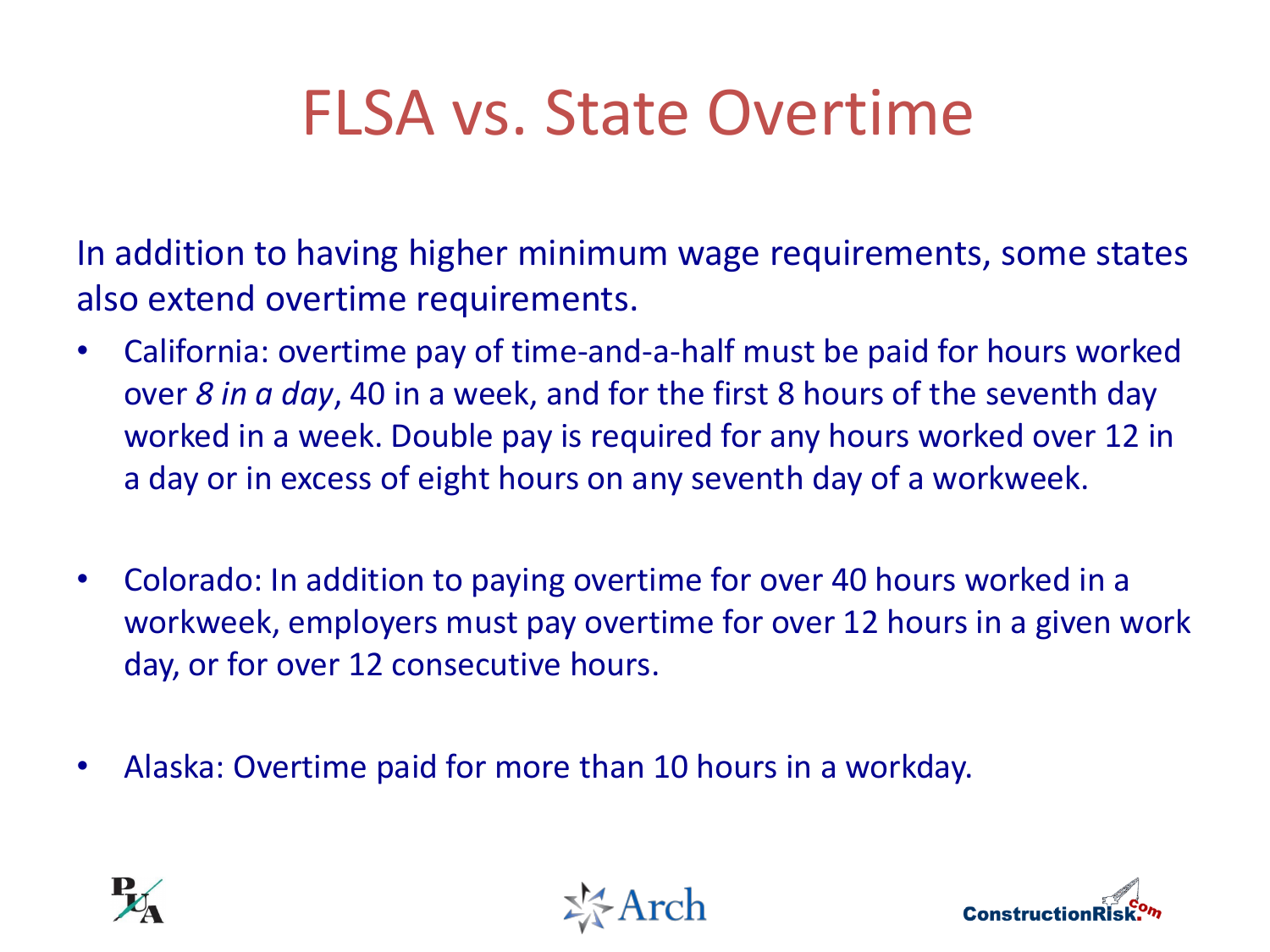## FLSA – Exempt v. Non-Exempt Employees

Determining who are exempt or non-exempt employees generally depends on:

- how much they are paid,
- how they are paid, and
- what kind of work they do.

With few exceptions, exempt employees must three tests:

- be paid at least \$23,600 per year (\$455 per week),
- be paid on a salary basis, and
- perform exempt job duties.

Most employees must meet all three "tests" to be exempt from overtime.





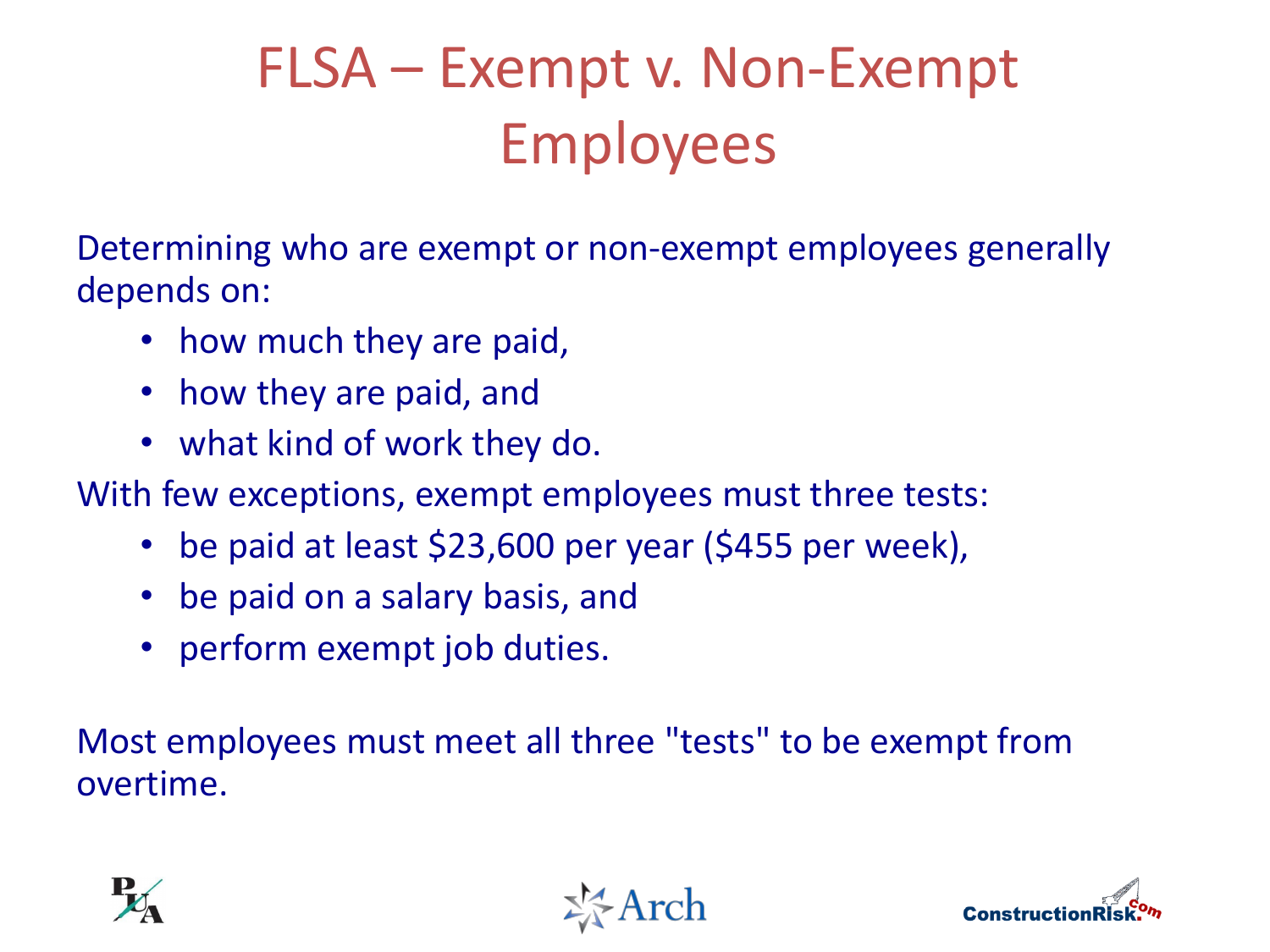### Exempt vs. Non-Exempt Employees (continued)

There are several categories of exempt employees:

- Executive
- Administrative
- Professional
- Computer Employee
- Outside sales
- Highly-compensated employees





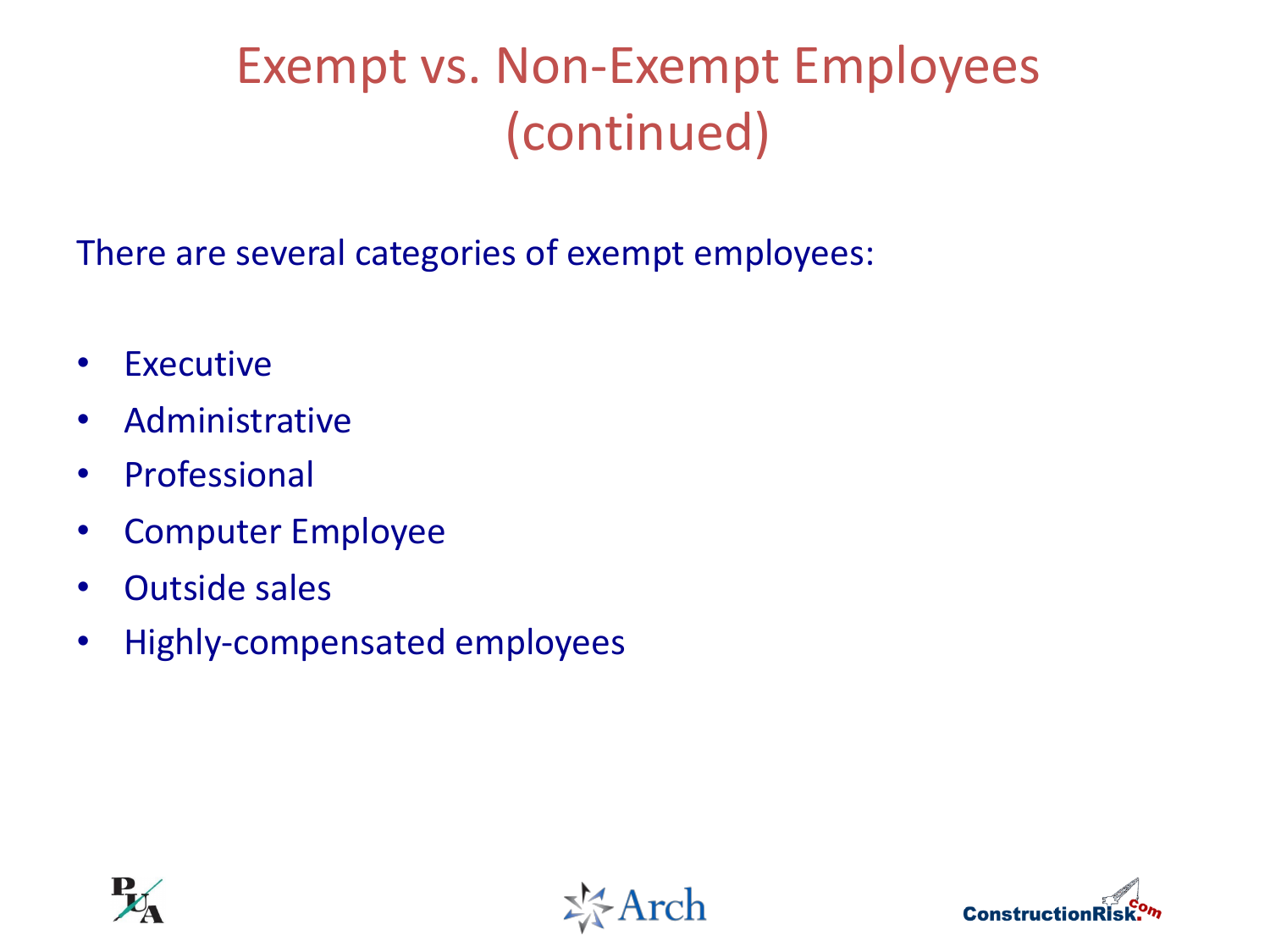### Exempt vs. Non-Exempt Employees (Continued)

#### Executive employees:

- Paid on a salary basis of not less than \$684/week;
- Primary duties are to manage the business;
- Must customarily and regularly manage the work of at least two other full-time employees;
- Must have the authority to hire or fire or have input into hiring/firing decisions.





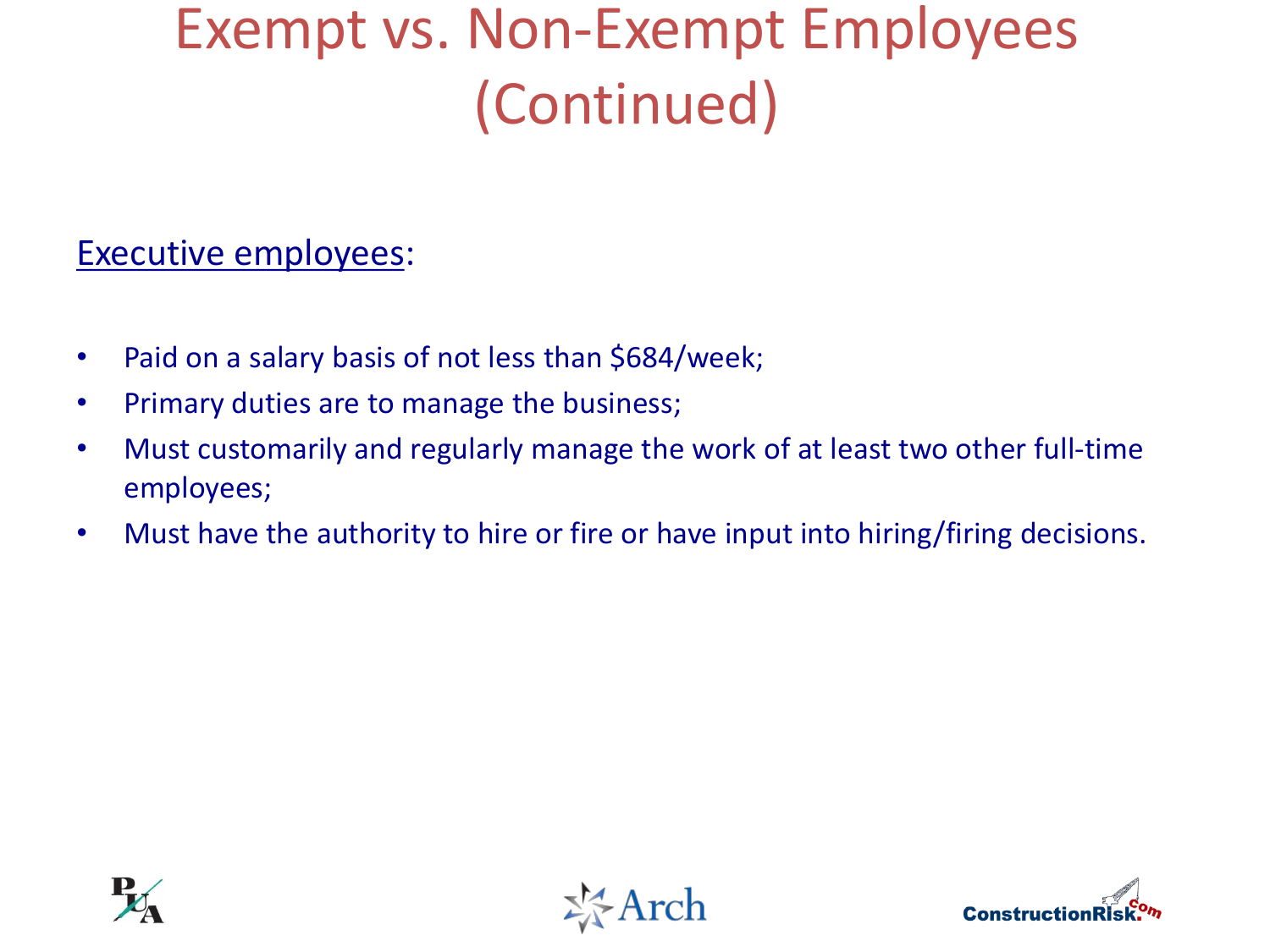### Exempt vs. Non-Exempt Employees (Continued)

Professional Exemptions:

A "learned professional" must meet *all* of the following tests:

- Paid on a salary basis of not less than \$684/wk.,
- Primary duties are to perform work requiring advanced intellectual knowledge and which requires the consistent exercise of discretion and judgment,
- The advanced knowledge must in a field of science or learning, and
- The advanced knowledge is usually acquired by a prolonged course of specialized education or instruction.





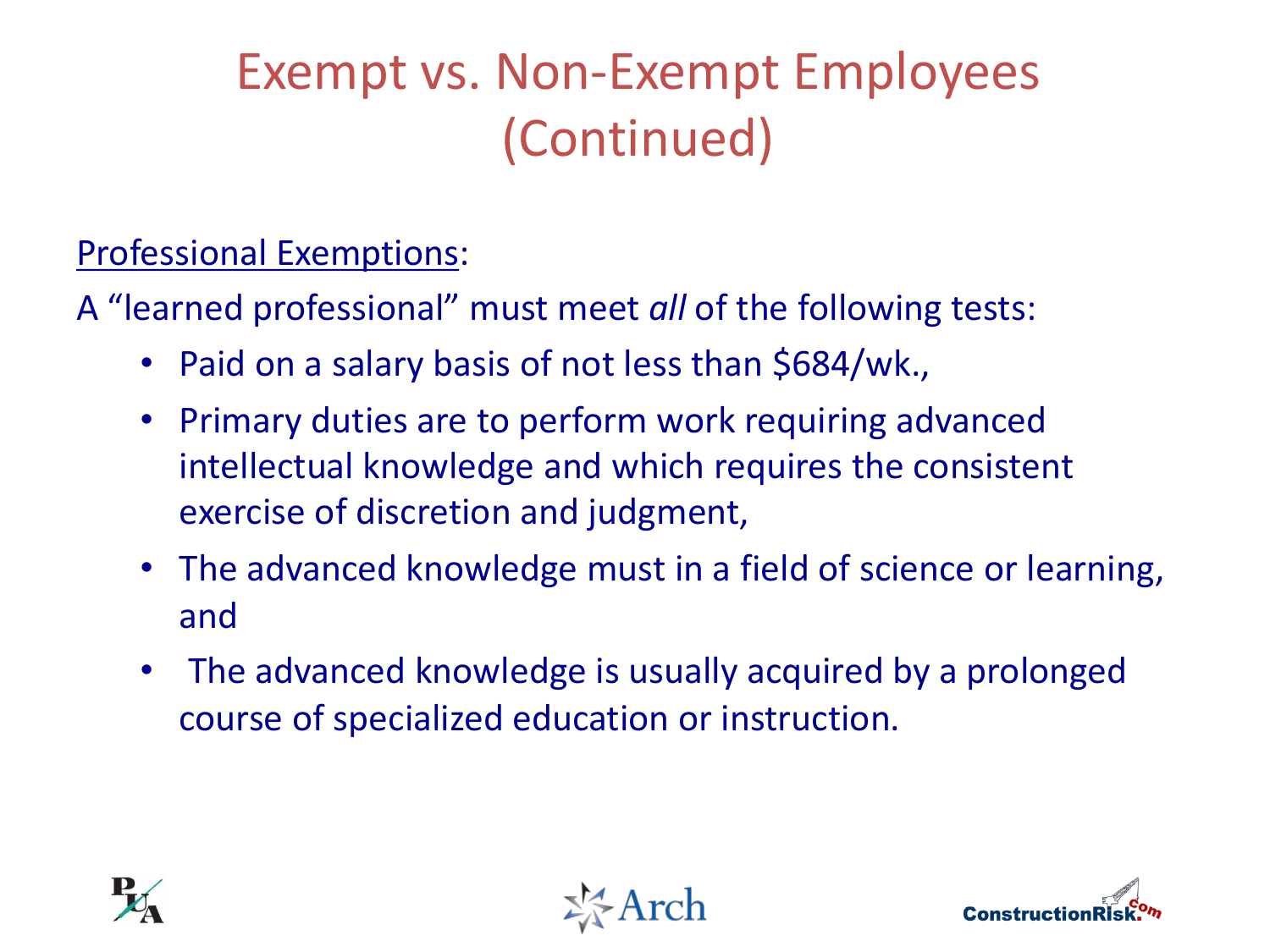### Exempt vs. Non-Exempt Employees (Continued)

Professional exemptions:

A "creative professional" must meet *all* of the following tests:

- Paid on a salary basis of at least \$684/wk.;
- Primary duty must be in the performance of work that requires invention, imagination, originality or talent in a recognized field of artistic or creative endeavor.





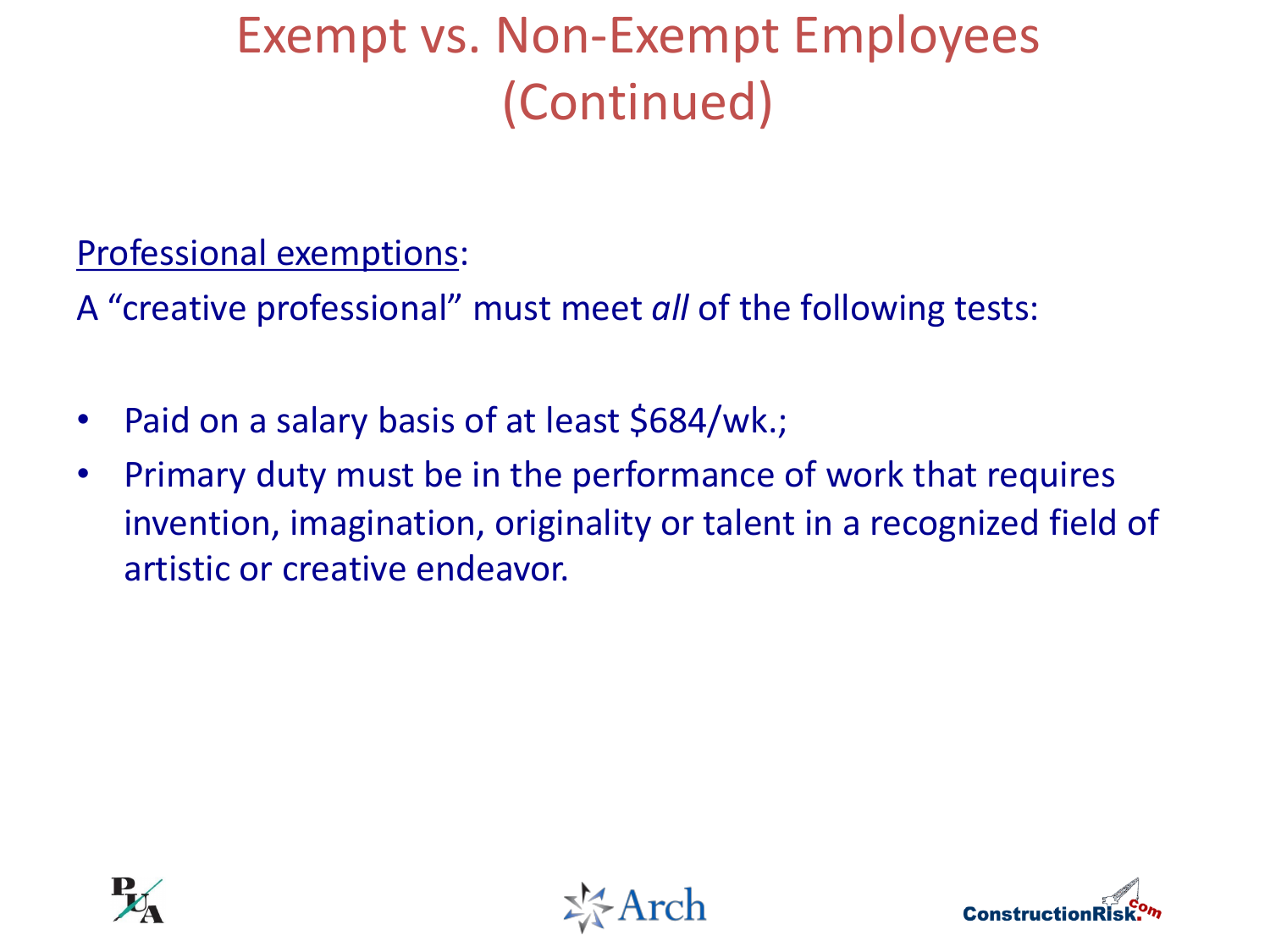#### Exempt v. Non-Exempt Employees (Continued)

Administrative exemption: (*e.g.*, accounting, HR, IT)

- Paid on a salary basis of at least \$684/wk.,
- Primary duties are the performance of office or non-manual work related to the management of the business, and
- Primary duties also include the exercise of discretion and independent judgment with respect to matters of significance.

"Highly compensated employees" have annual compensation of at least \$107,432 and regularly perform at least one duty of the duties of an exempt executive, professional or administrative employee.





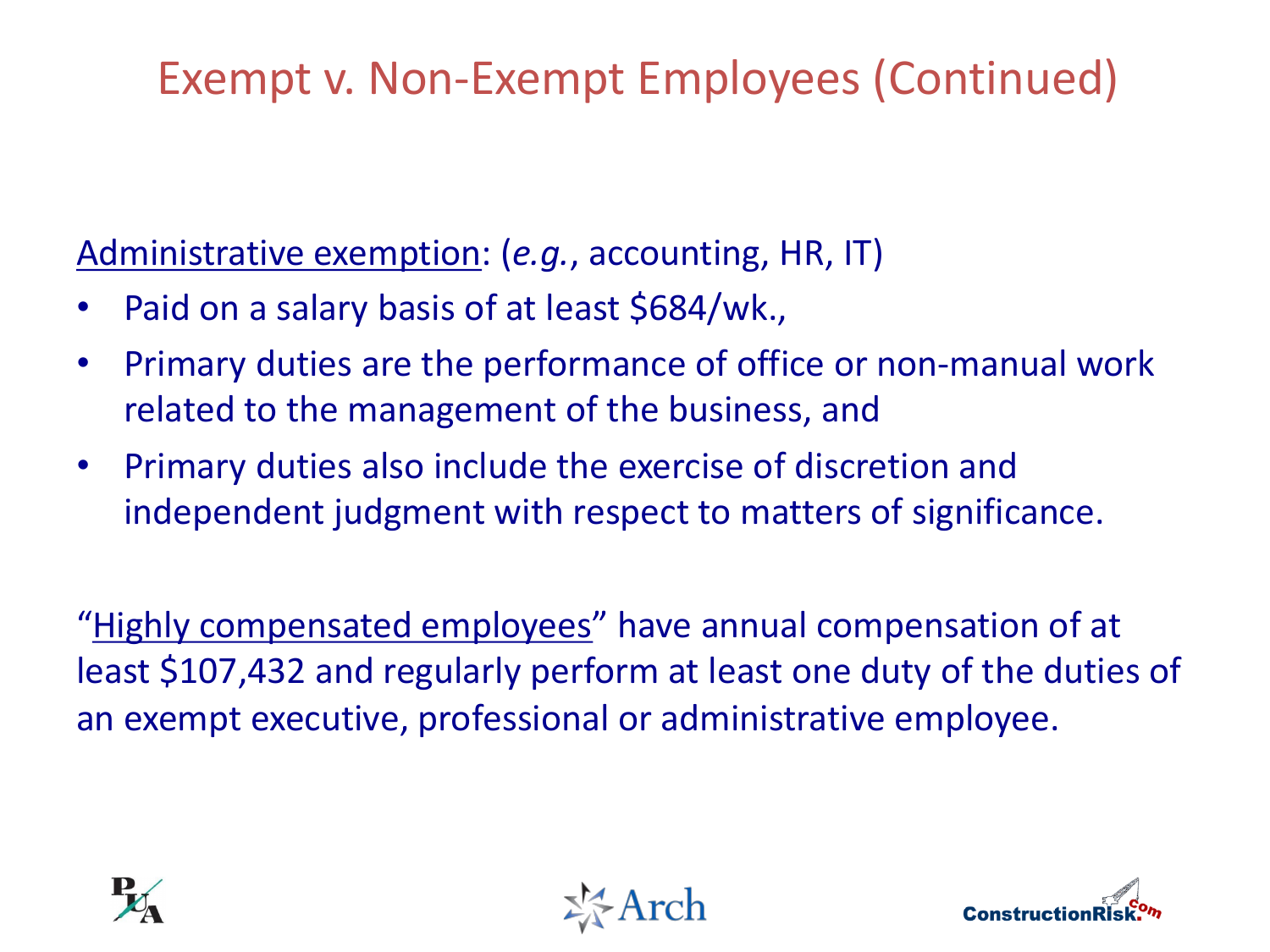### Proper Classification of Independent Contractors

- The general rule is that an individual is an independent contractor if the "Payor" has the right to control or direct only the result of the work, not what will be done and how it will be done
- Misclassifying workers as independent contractors instead of employees makes a company liable for paying employment taxes. Misclassification can also open the company to paying overtime and benefits.





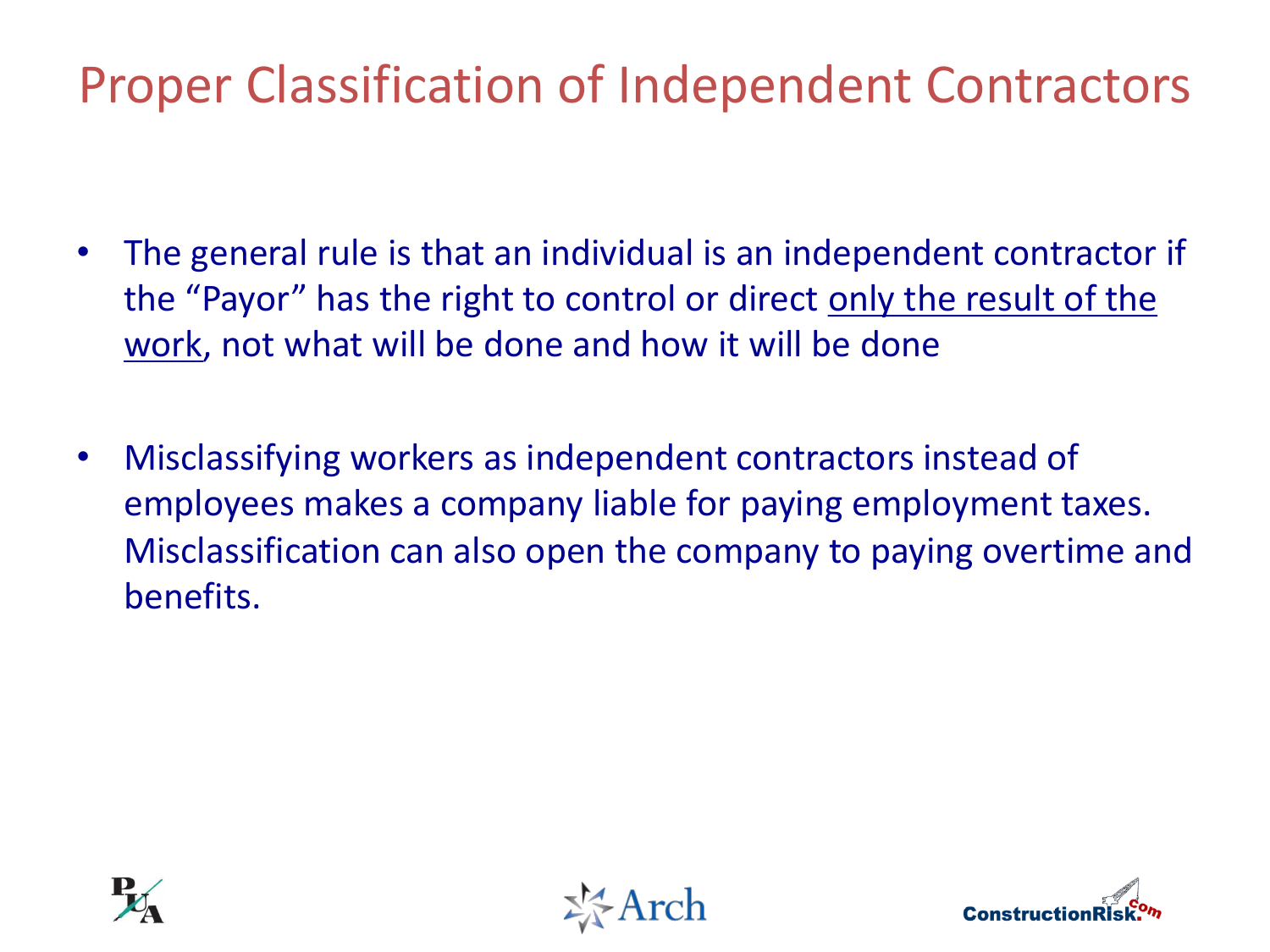### Proper Classification of Independent Contractors (continued)

- Behavioral control factors: type and degree of instruction or training provided to the contractor: more instruction from the company suggests that this is an employment situation.
- Financial control factors: independent contractors generally pay their own expenses and use their own equipment; they are free to seek other business opportunities; the opportunity for profit or loss (rather than just collecting a paycheck) indicates an independent contractor; payment for services may be paid a flat fee for a project.
- Relationship: An agreement stating the worker is an independent contractor does not by itself determine the worker's status. Benefits such as insurance, 401K and vacation pay are generally not available to contractors. An expectation that the business relationship will continue permanently rather than ending after the completion of the project strongly suggests that there is a employer/employee relationship. A worker performing "key activities" of the business also suggests an employment relationship.





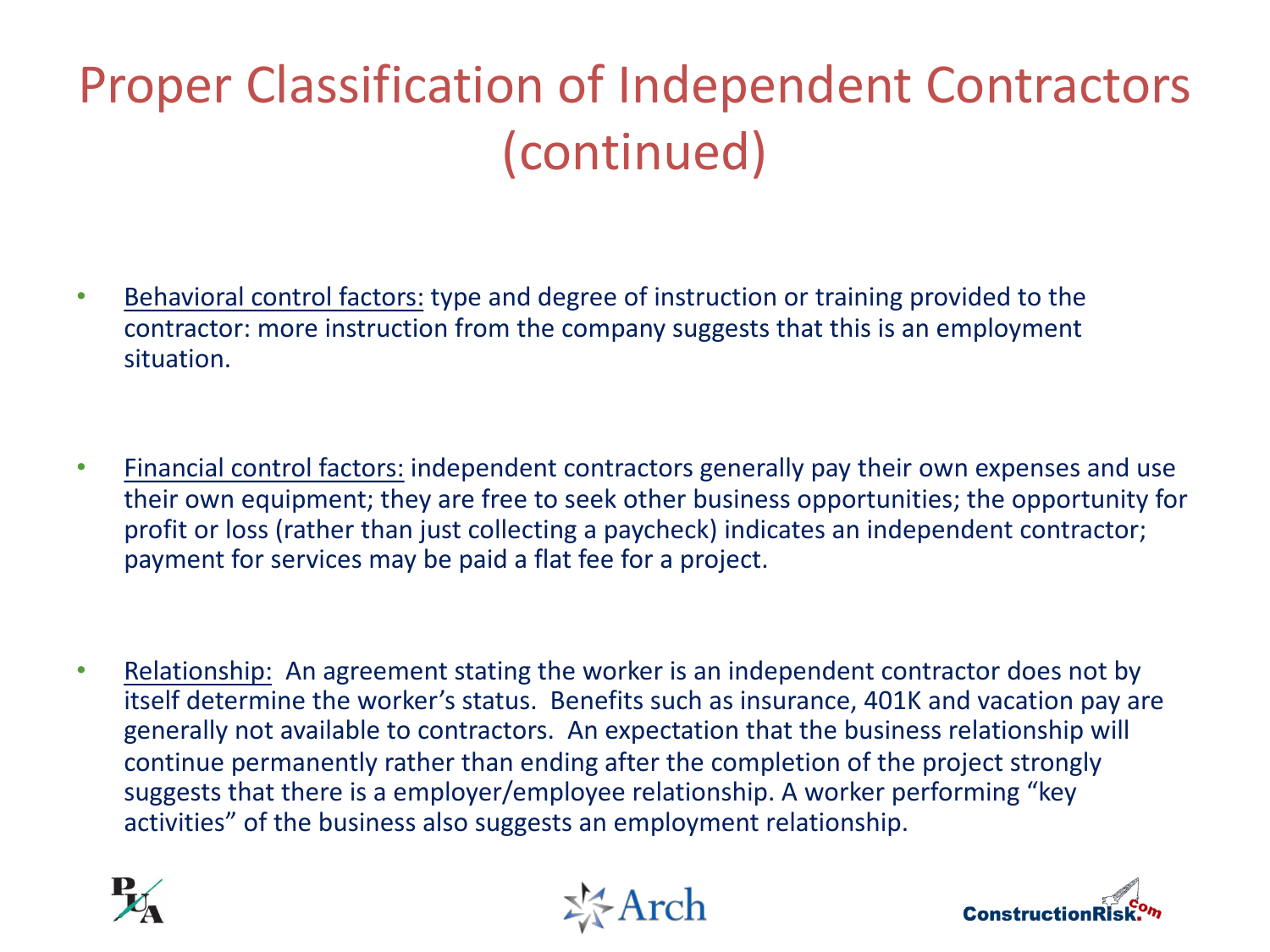### Additional FLSA Considerations

- $\triangleright$  Independent contractors are not covered by the FLSA. They are not entitled to overtime or benefits.
- $\triangleright$  Private employers may not pay non-exempt employees in "comp time" to avoid paying overtime.
- $\triangleright$  Employers may only "dock" an exempt employee's pay under specific circumstances, usually involving serious disciplinary action.
- $\triangleright$  The FLSA requires employers to give non-exempt nursing mothers reasonable breaktime to express breastmilk for one year after the child's birth. Employers must also provide mothers with a private place - *other than a bathroom -* that is shielded from view and free from intrusion by coworkers and the public to express breast milk.
- $\triangleright$  Exempt mothers do not have this same protection under the FLSA, although State laws may provide additional protections.
- $\triangleright$  From the DOL website: "The Department encourages employers to provide breaks to all nursing mothers regardless of their status under the FLSA."





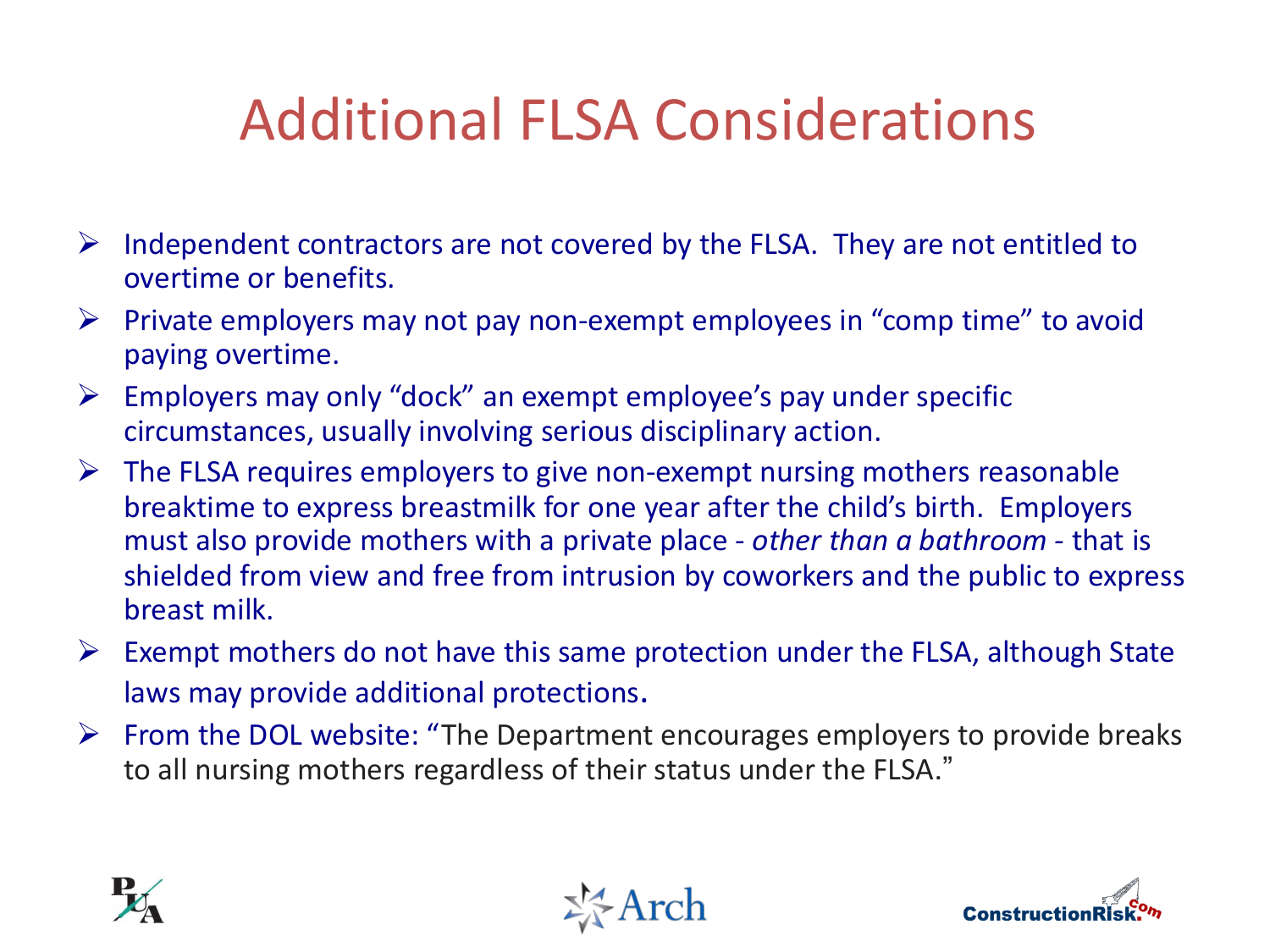### What Employers Should Do

- Make sure your employees are properly classified as "exempt" or "non-exempt."
- Require non-exempt employees to accurately record their hours worked. If you don't want them working overtime, send them home. If an employer "suffers" a non-exempt employee to work outside normal work hours, the employer may be liable for overtime.
- Know the differences between "employees" and "independent contractors."





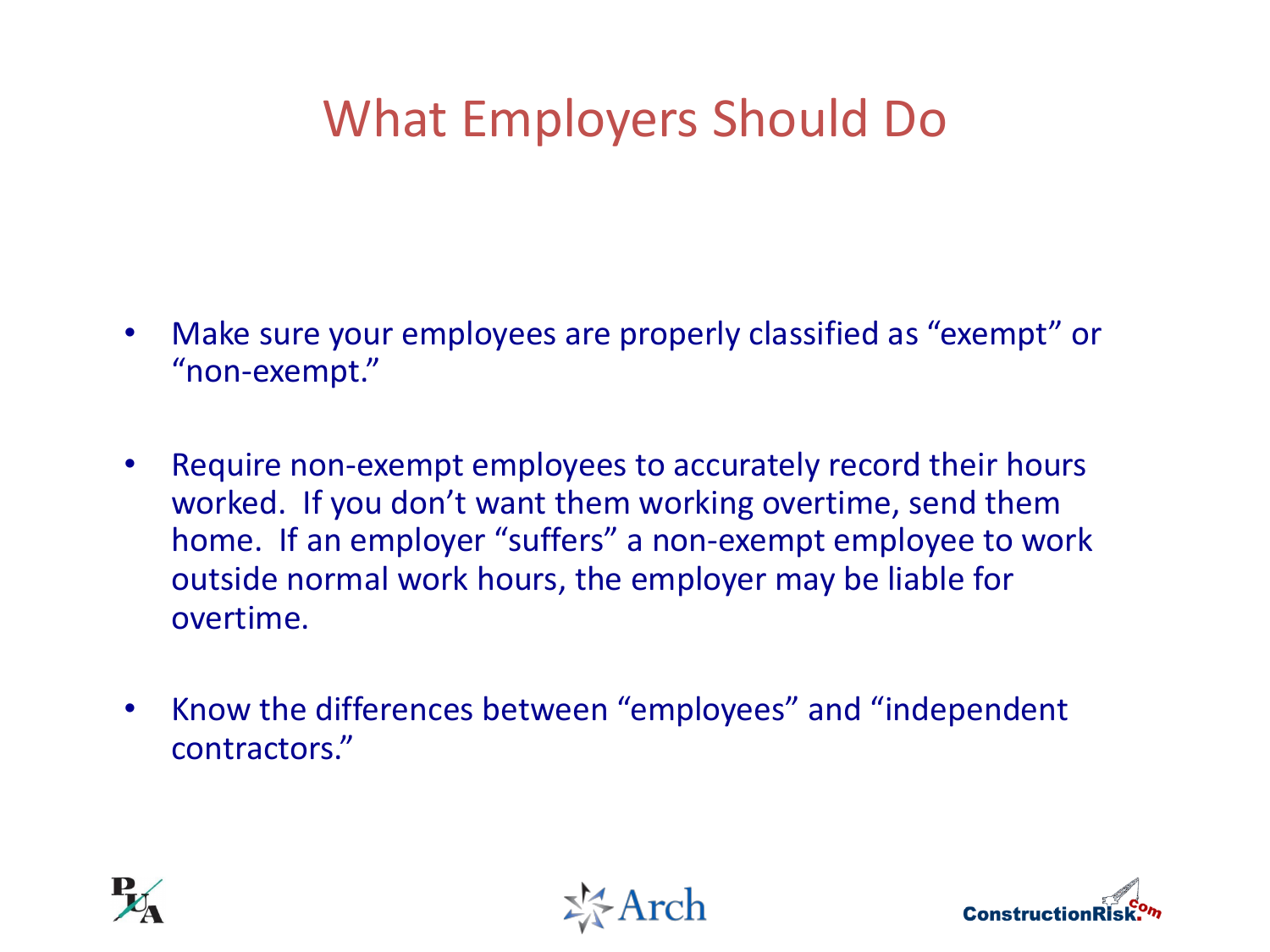### What Employees Should Do

- Know and understand your employment status within the company.
- Follow company requirements regarding timekeeping procedures. (Don't clock in for someone else!)
- Exempt employees: you are not entitled to receive overtime if you work more than 40 hours in a workweek. If you work less than 40 hours in a workweek, your employer may not dock your pay, but you may face disciplinary action if you routinely work less than 40 hours.





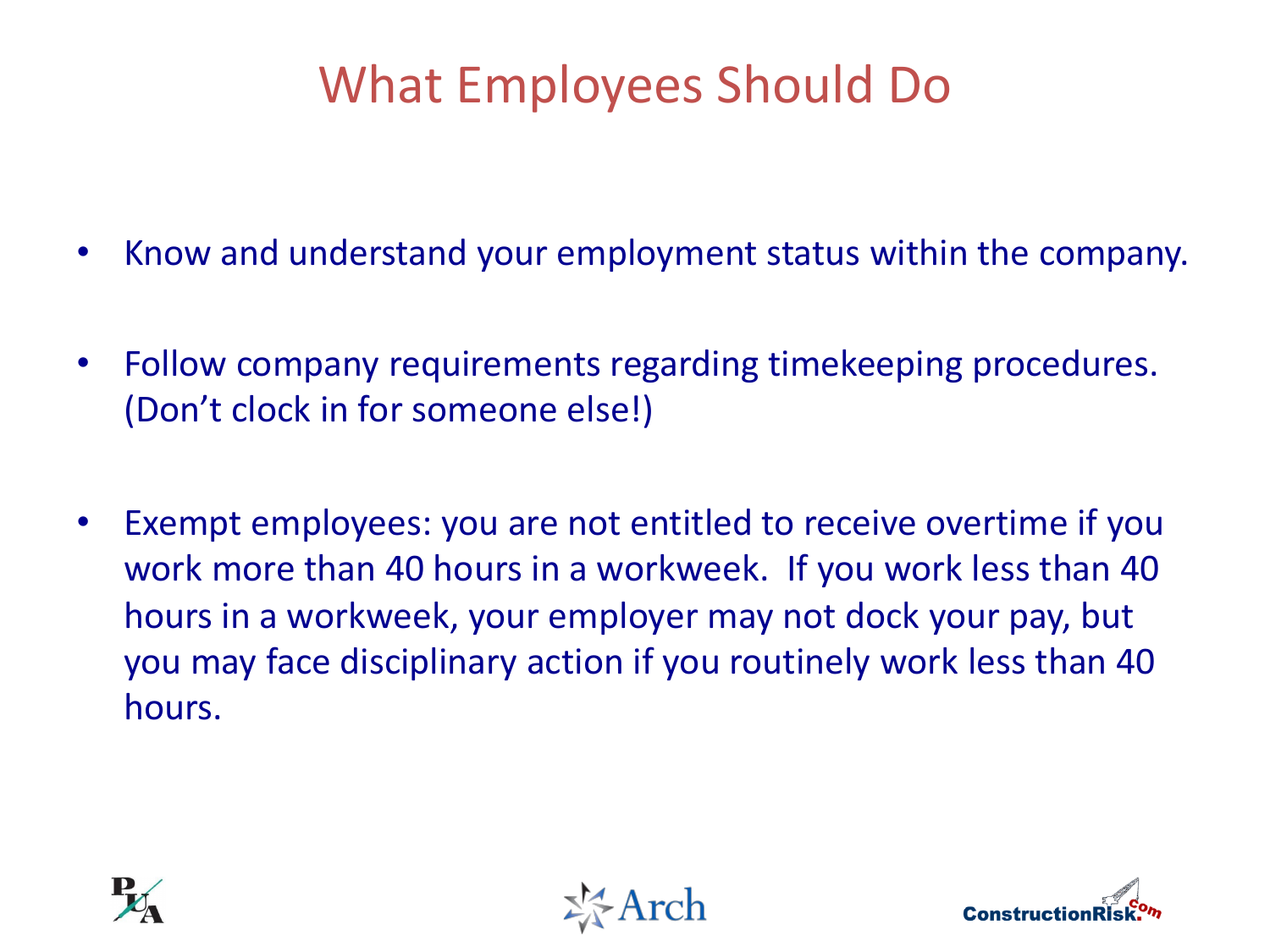#### COVID-19 AND THE WORKPLACE





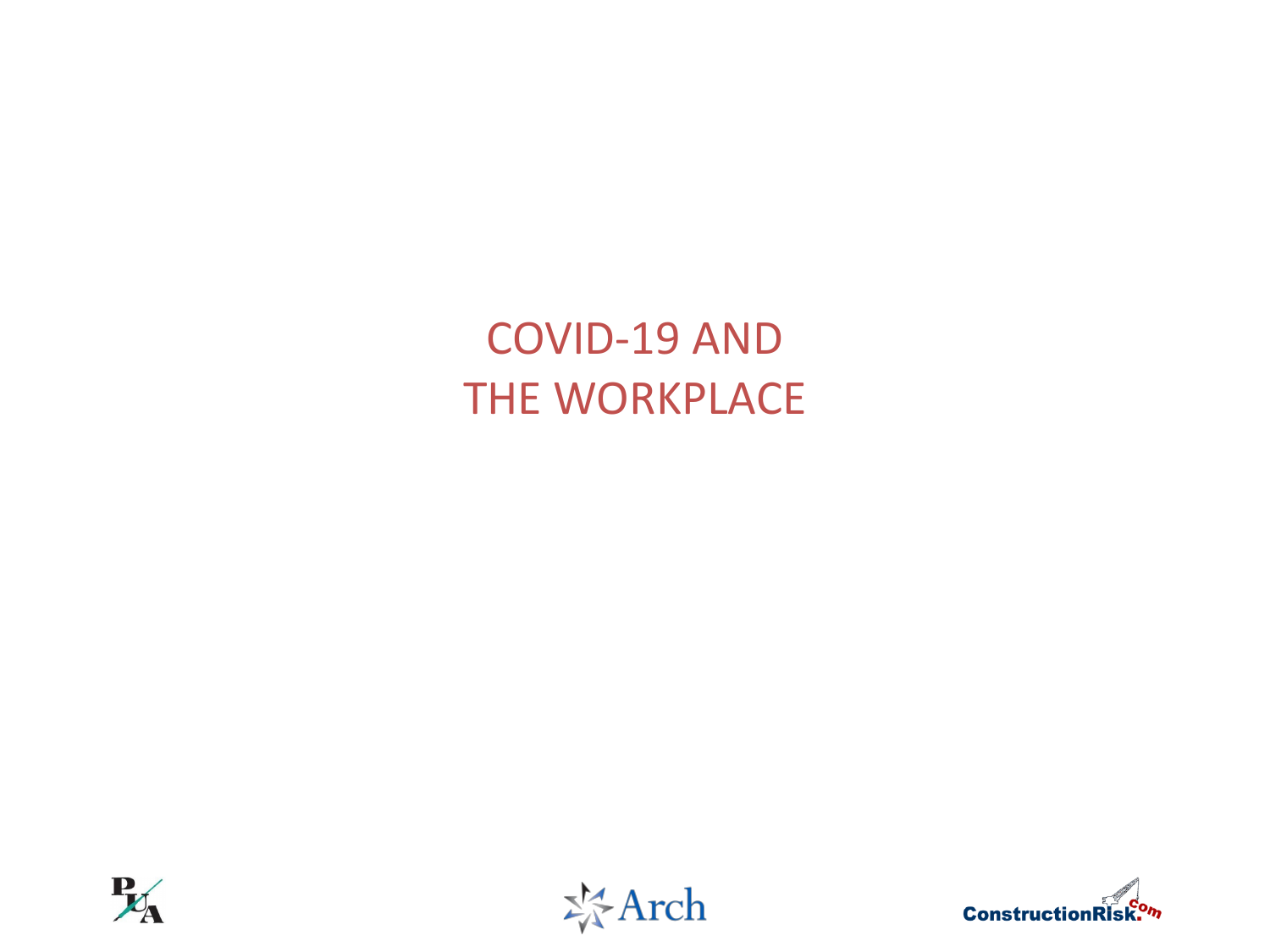### Covid-19 and the workplace (continued)

- COVID-19 has changed the way employers and the world – look at the workplace.
- As we become more knowledgeable about the disease and importantly, how to stop its spread, employers and employees are rethinking what the "new" workplace looks like.





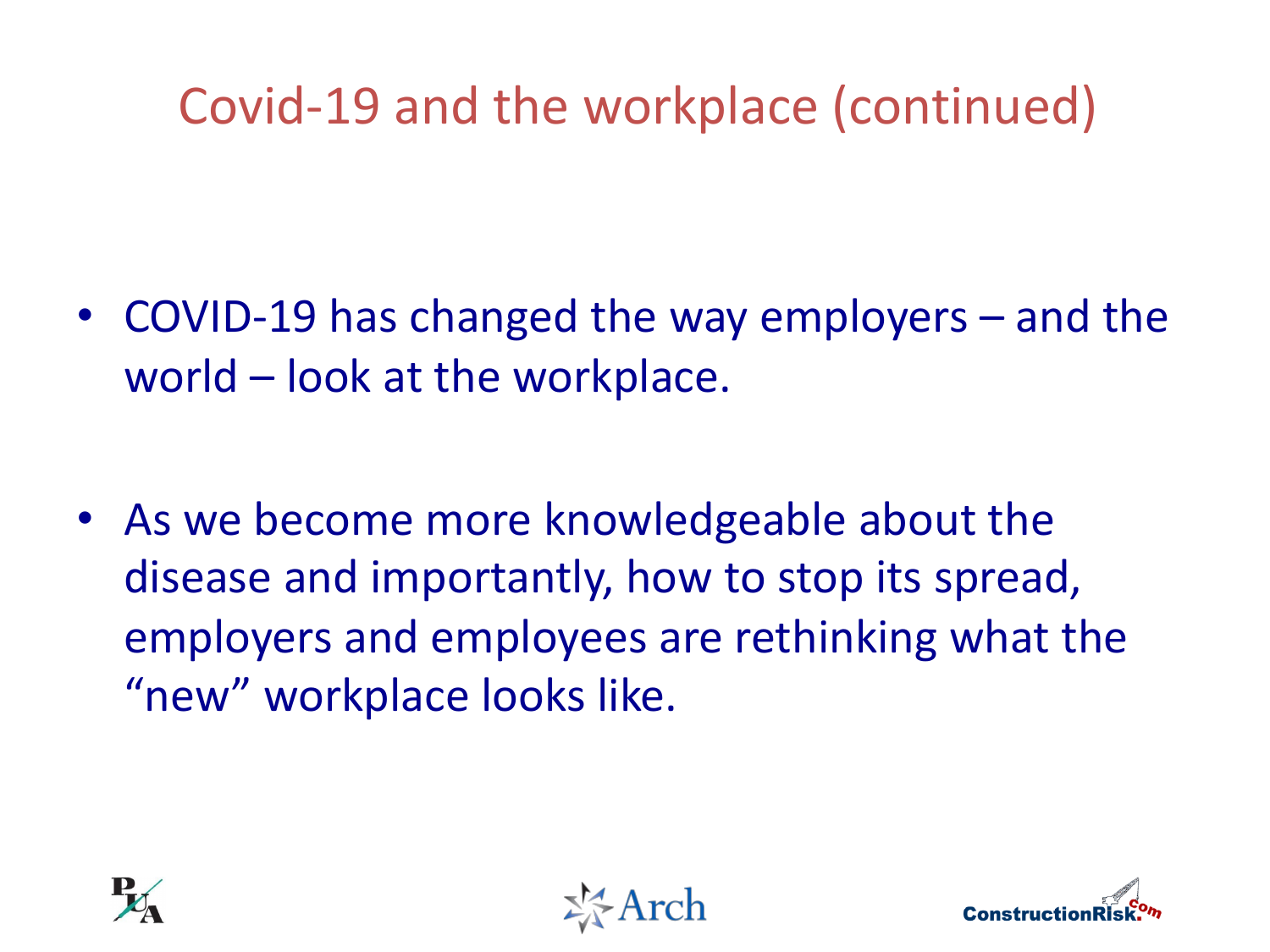### COVID-19 and the workplace (continued)

- Employers may require that all employees who enter the physical workplace be vaccinated.
- Employers may ask all employees who physically enter the workplace if they have been diagnosed with or tested for COVID-19.
- Employers may not ask an employee who is physically coming into the workplace if they have family members who have COVID-19 or symptoms associated with COVID-19. This would violate the Genetic Information Nondiscrimination Act (GINA). Employers may ask if the employee has been in contact with anyone who has been diagnosed with COVID-19.
- Employers may require employees (and others) entering the physical workplace to wear a mask.

v https://www.eeoc.gov/wysk/what-you-should-know-about-covid-19-and-ada-rehabilitation-act-and-other-eeo-laws





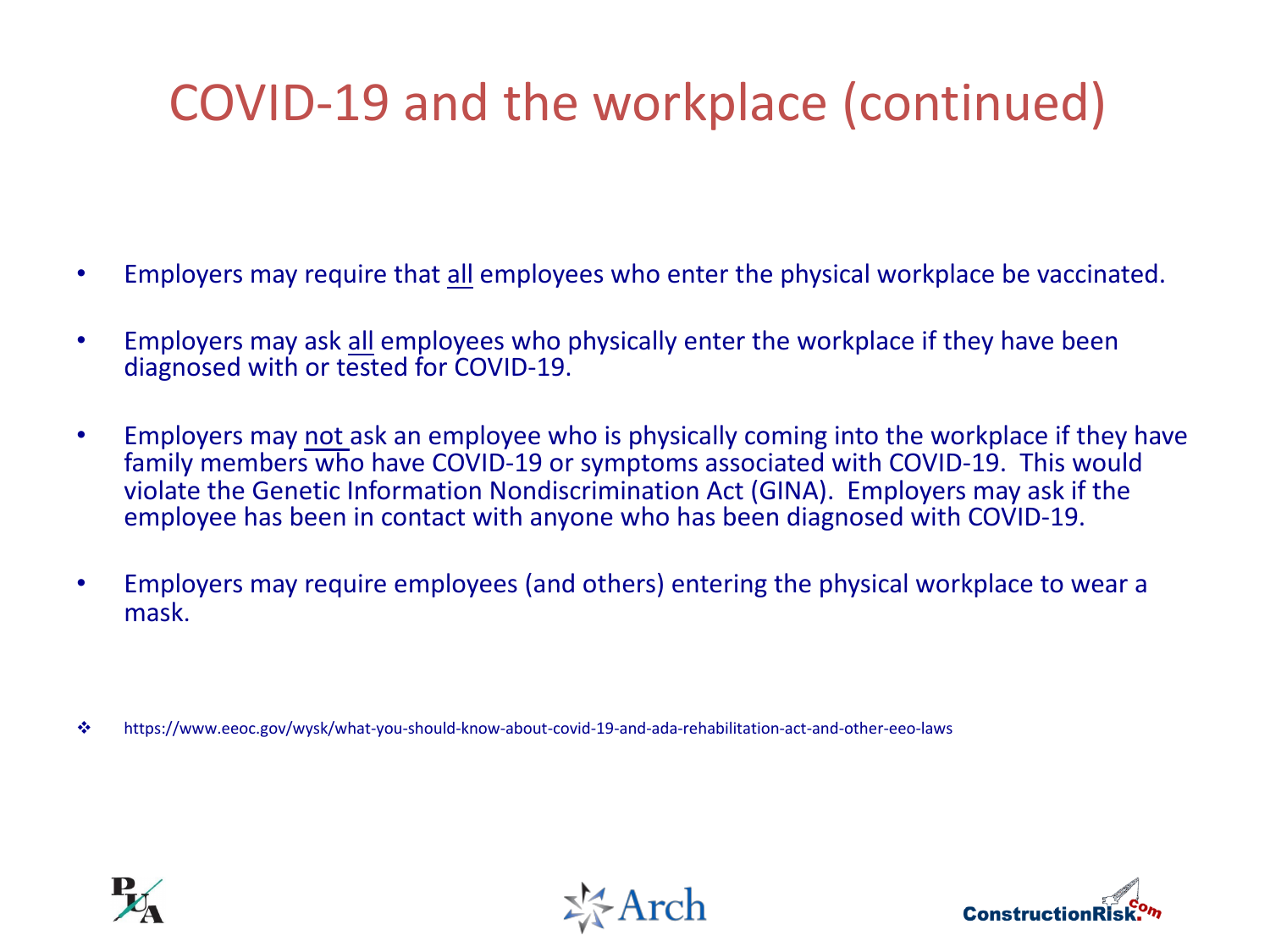## COVID-19 and the workplace (continued)

- Employers that encourage or require vaccinations must consider requests for reasonable accommodations based on health considerations or religious beliefs. Collective bargaining agreements may also factor into employer decisions.
	- Religious accommodations: employees who have a sincerely held religious belief, practice or observance may be entitled to an accommodation unless it would cause an undue hardship on the business.
	- Health related accommodations: many pregnant women and individuals with auto-immune diseases or other disorders are advised by their health care providers not to be vaccinated.
- If no reasonable accommodation is available, an employer may prevent an employee from physically entering the workplace.
- Requiring unvaccinated employees to provide a negative COVID-19 test or to wear a mask while in the workplace are reasonable accommodations.





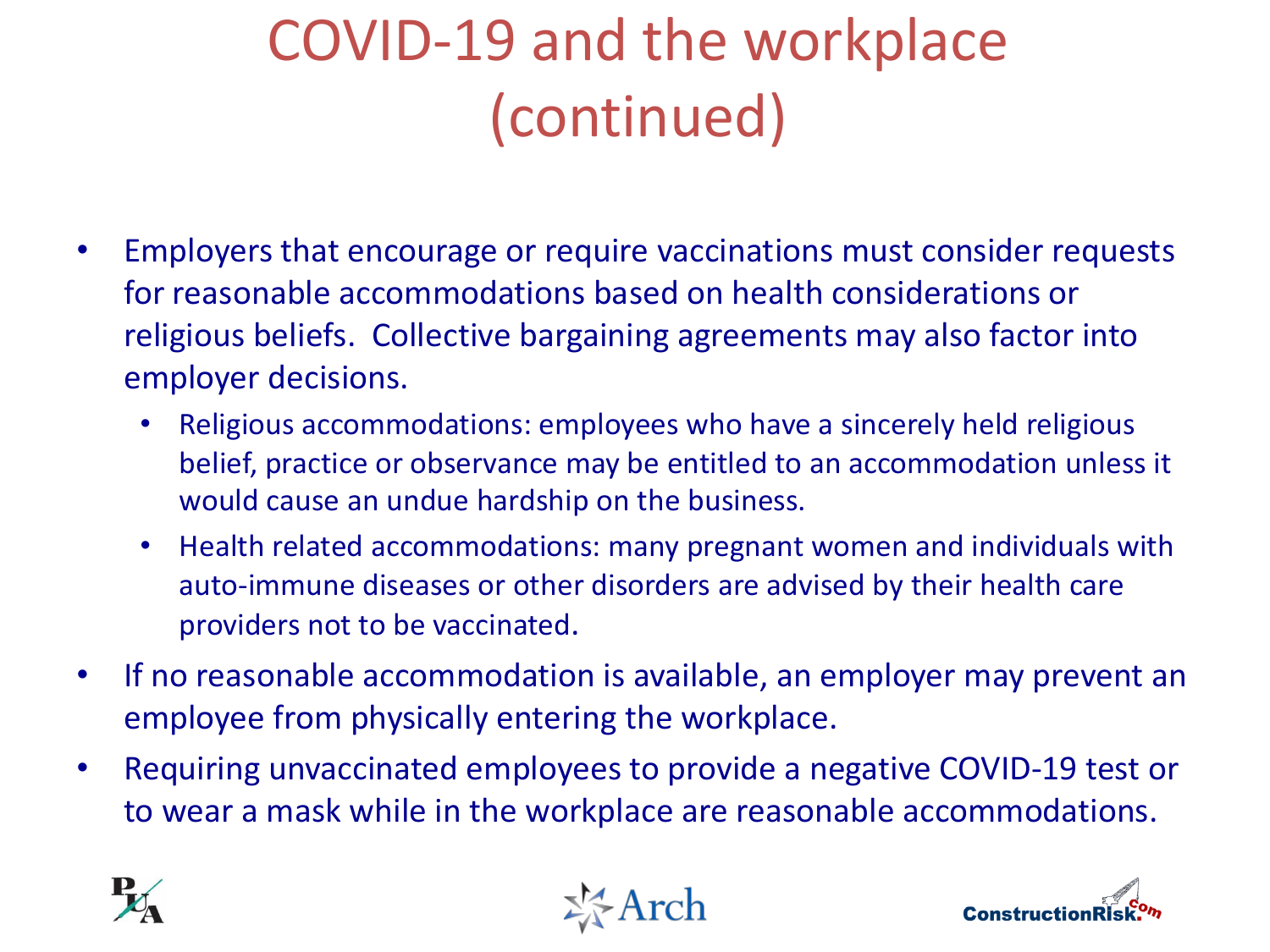### COVID-19 and the Workplace (continued)

#### Other considerations:

- Employees who have previously been denied telework as an ADA reasonable accommodation may now be eligible for telework.
- Employers can encourage employees to get vaccinated: provide paid time off for employees to get the vaccine and recover from side effects of the vaccine; cover costs associated with getting the vaccine (e.g., transportation costs); provide other incentives.
- Have an ample supply of hand sanitizers and masks available to employees and guests.
- Stay current with CDC guidelines.





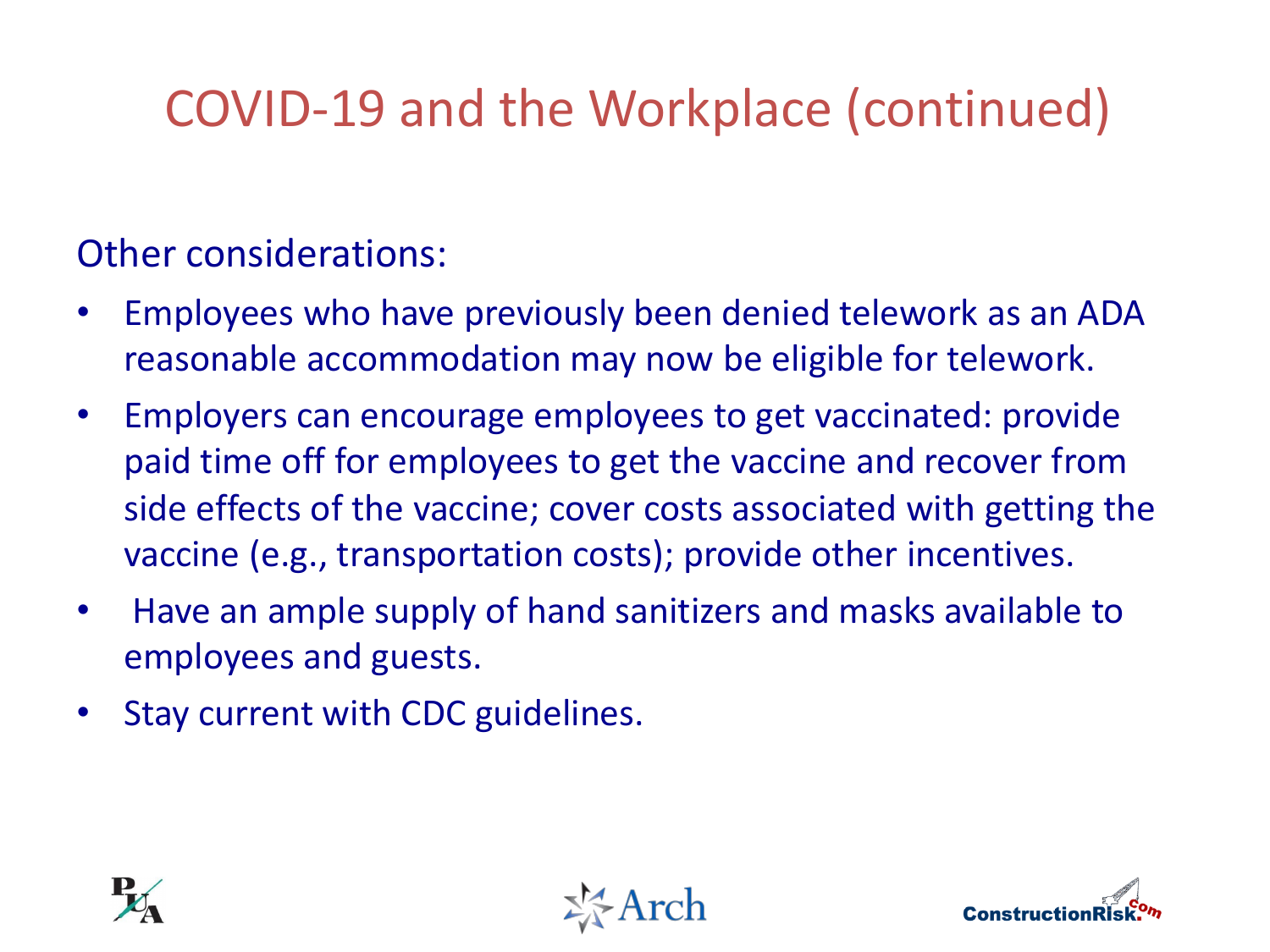#### DISCLAIMER

**Disclaimer**: This information is not legal advice and cannot be relied upon as such. Any suggested changes in wording of contract clauses, and any other information provided herein is for general educational purposes to assist in identifying potential issues concerning the insurability of certain identified risks that may result from the allocation of risks under the contractual agreement and to identify potential contract language that could minimize overall risk. Advice from legal counsel familiar with the laws of the state applicable to the contract should be sought for crafting final contract language. This is not intended to provide an exhaustive review of risk and insurance issues, and does not in any way affect, change or alter the coverage provided under any insurance policy.